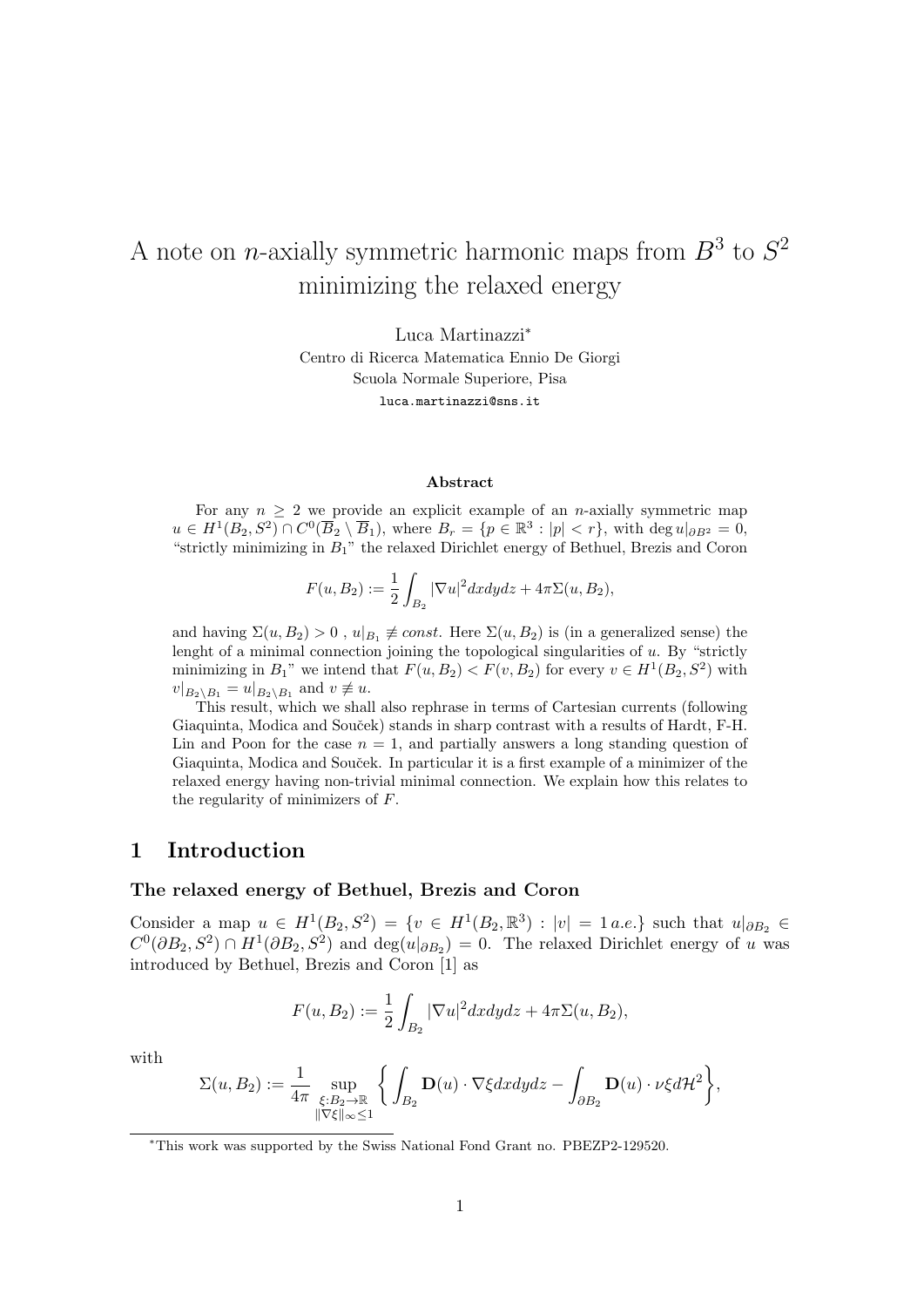(here  $\nu(p) = \frac{p}{|p|}$  is the outward unit normal to  $\partial B_2$ ) and

$$
\mathbf{D}(u) := \left(u\cdot \frac{\partial u}{\partial y}\wedge \frac{\partial u}{\partial z}, u\cdot \frac{\partial u}{\partial z}\wedge \frac{\partial u}{\partial x}, u\cdot \frac{\partial u}{\partial x}\wedge \frac{\partial u}{\partial y}\right).
$$

The term  $\Sigma(u, B_2)$  is a generalization of the idea of minimal connection, already studied by Brezis, Coron and Lieb  $[3]$  in the sense that if u is smooth away from finitely many points  $\{P_i, N_i : 1 \le i \le k\} \subset B_2$  and for  $\varepsilon$  small one has  $\deg u|_{\partial B_{\varepsilon}(P_i)} = 1$  and  $\deg u|_{\partial B_{\varepsilon}(N_i)} = -1$ then

$$
\Sigma(u, B_2) = \min_{\sigma \in S_k} \sum_{i=1}^k |P_i - N_{\sigma(i)}|, \quad S_k := \{ \text{Permutations of } \{1, 2, \dots, k\} \}, \tag{1}
$$

see also  $[1, p. 37-38]$ . As proven in  $[1, Thms. 2-3]$ , F is the relaxation in the sense of Lebesgue of the Dirichlet energy  $D(u, B_2) := \frac{1}{2} \int_{B_2} |\nabla u|^2 dx dy dz$ , i.e. given  $u \in H^1(B_2, S^2)$ as above we have

$$
F(u, B_2) = \inf \Big\{ \liminf_{k \to \infty} D(u_k, B_2) : u_k \to u \text{ in } H^1, u_k \in H^1 \cap C^0(\overline{B}_2, S^2), u_k|_{\partial B_2} = u|_{\partial B_2} \Big\}.
$$

In particular F is sequentially weakly lower semicontinuous in  $H^1(B_2, S^2)$  in the sense that

$$
u_k \rightharpoonup u
$$
 in  $H^1(B_2, S^2)$  and  $u_k|_{\partial B_2} = u|_{\partial B_2} \Rightarrow F(u, B_2) \le \liminf_{k \to \infty} F(u_k, B_2).$ 

**Definition 1** Given  $u \in H^1(B_2, S^2)$  with  $u|_{\partial B_2} \in H^1 \cap C^0(\partial B^2, S^2)$  and  $\deg u|_{\partial B_2} = 0$ we say that u minimizes F in B<sub>1</sub> if  $F(u, B_2) \leq F(v, B_2)$  for every  $v \in H^1(B_2, S^2)$  with  $v = u$  in  $B_2 \setminus B_1$ .

An immediate consequence of the semicontinuity of F is that given  $\varphi \in H^1(B_2, S^2)$ with  $\varphi|_{\partial B_2} \in H^1 \cap C^0(\partial B^2, S^2)$  and  $\deg \varphi|_{\partial B_2} = 0$  we can always find a minimizer  $u \in$  $H<sup>1</sup>(B<sub>2</sub>, S<sup>2</sup>)$  of F in  $B<sub>1</sub>$  with  $u = \varphi$  in  $B<sub>2</sub> \setminus B<sub>1</sub>$ .

Understanding the regularity of such a minimizer is instead a more subtle and *widely* open problem, to which we want to contribute in this paper. Before doing that, we will recall the approach of Giaquinta, Modica and Souček to the relaxed energy.

#### The relaxed energy of Giaquinta, Modica and Souček

Later Giaquinta, Modica and Souček [8] introduced a different way of relaxing the Dirichlet energy, in the context of Cartesian currents. Given a map  $u \in H^1(B_2, S^2)$  and a 1dimensional integer multiplicity rectifiable current  $L$  in  $B_2$ , we shall say that the current  $(\text{in } B_2 \times S^2 \subset \mathbb{R}^6)$   $T := \mathcal{G}(u) + L \times \llbracket S^2 \rrbracket$  is a Cartesian current if

$$
\partial \mathcal{G}(u) = -\partial L \times [S^2] \quad \text{in } B_2 \times S^2,
$$
 (2)

where  $\mathcal{G}(u) = \left[ \{ (p, u(p)) \in B^3 \times S^2 : p \in B^2 \} \right]$  denotes the 3-dimensional current given by integration over the graph of u, see [10]. Following [7], [8] and [9] we call cart<sup>2,1</sup>( $B_2, S^2$ ) the set of such currents and set for T as above

$$
\mathcal{D}(T, B_2) := \frac{1}{2} \int_{B_2} |\nabla u|^2 dx dy dz + 4\pi \mathbf{M}(L),
$$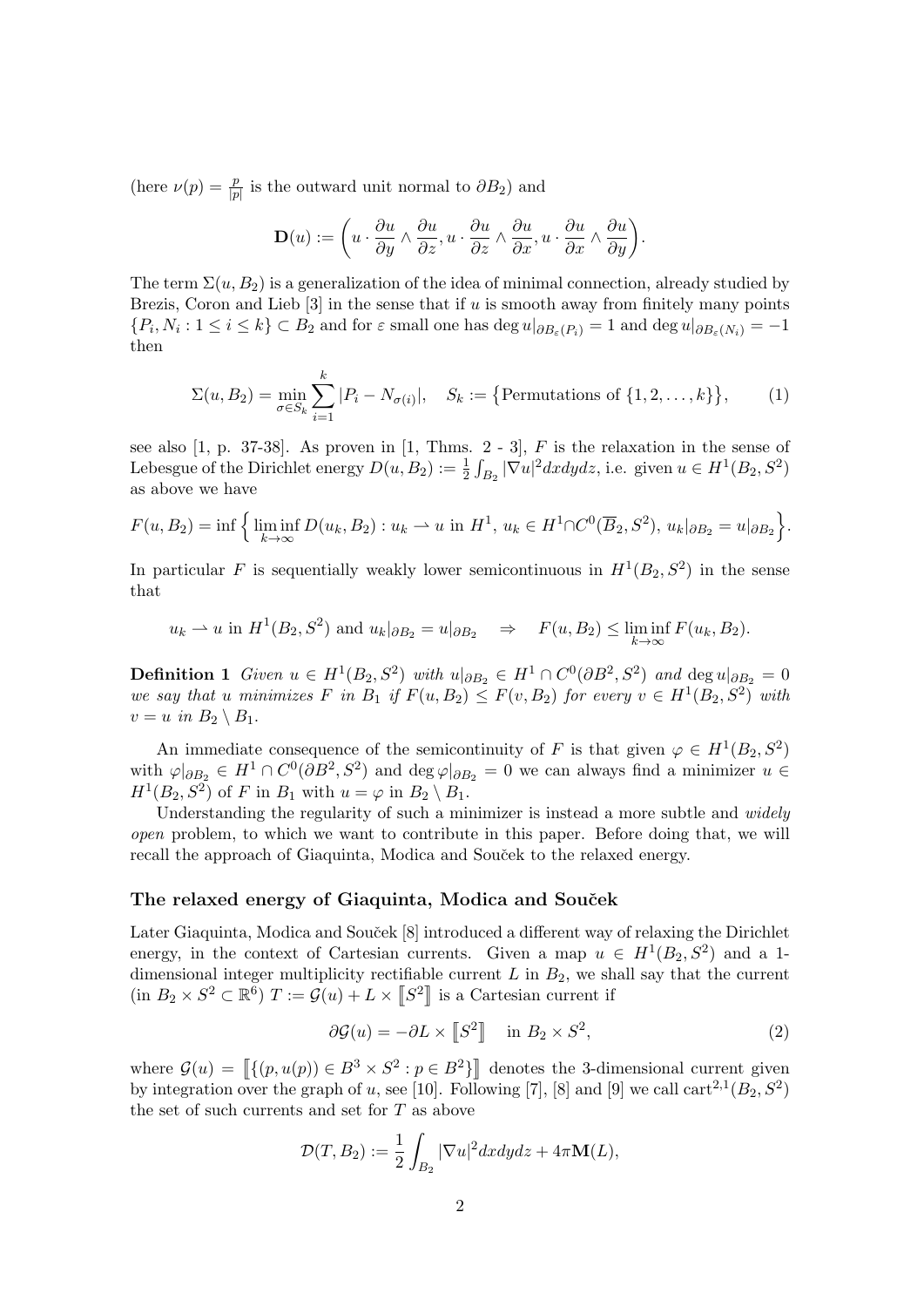where  $\mathbf{M}(L)$  denotes the mass of L. As proven in [9, Theorem 2], D is the relaxed Dirichlet energy, in the sense that if  $\varphi \in C^{\infty}(B_2, S^2)$ ,  $T \in \text{cart}^{2,1}(B_2, S^2)$  and  $T \sqcup (B_2 \setminus \overline{B}_1) =$  $\mathcal{G}(\varphi|_{B_2 \setminus \overline{B}_1})$ , then there exists a sequence of functions  $u_k \in C^{\infty}(B_2, S^2)$  with

$$
u_k = \varphi
$$
 in  $B_2 \setminus \overline{B}_1$ ,  $\mathcal{G}(u_k) \rightharpoonup T$  weakly as currents,  $\frac{1}{2} \int_{B_2} |\nabla u_k|^2 dx \rightharpoonup \mathcal{D}(T, B_2)$ .

Moreover  $\mathcal{D}(\cdot, B_2)$  is sequentially lower semicontinuous with respect to the weak convergence of currents in  $\text{cart}^{2,1}(B_2, S^2)$ .

**Definition 2** We say that  $T \in \text{cart}^{2,1}(B_2, S^2)$  is a minimizer of  $D$  in  $B_1$  if  $\mathcal{D}(T, B_2) \leq$  $\mathcal{D}(\tilde{T}, B_2)$  for every  $\tilde{T} \in \text{cart}^{2,1}(B_2, S^2)$  such that  $T = \tilde{T}$  in  $(B_2 \setminus \overline{B}_1) \times S^2$ .

Again semicontinuity of D implies that for any  $T \in \text{cart}^{2,1}(B_2, S^2)$  there exists a minimizer  $T_0$  of  $D$  in  $B_1$  with  $T_0 \sqcup (B_2 \setminus \overline{B}_1) \times S^2 = T \sqcup (B_2 \setminus \overline{B}_1) \times S^2$ .

The relation between  $\mathcal D$  and  $F$  was studied in [9]: Given  $u \in H^1(B_2, S^2)$  with  $u|_{\partial B_2}$ smooth and of degree 0, there exists a 1-dimensional integer multiplicity rectifiable current L in  $B_2$  which minimizes  $\mathbf{M}(L)$  among the i.m. rectifiable currents satisfying (2). Moreover  $\mathbf{M}(L) = \Sigma(u, B_2)$ . Therefore  $F(u, B_2) = \mathcal{D}(\mathcal{G}(u) + L \times [S^2], B_2)$ . In this sense, the current L generalizes the notion of minimal connection of Brezis, Coron and Lieb and  $M(L)$  provides a natural extension of the length of a minimal connection given by  $(1)$ .

An important difference between F and D is that  $F(\cdot, B_2)$  depends only on  $u \in$  $H^1(B_2, S^2)$ , but the term  $\Sigma(u, B_2)$  is non-local. The definition of  $\mathcal{D}(\cdot, B_2)$  is local instead, but it depends on the couple  $(u, L)$  and not on u only. In order to discuss regularity issues, this second definition turns out to be more convenient because regularity is a local notion. On the other hand, the above considerations show that the two approaches are basically equivalent. In particular if  $\mathcal{G}(u) + L \times \llbracket S^2 \rrbracket \in \text{cart}^{2,1}(B_2, S^2)$  is a minimizer of D in  $B_1$  in the sense of Definition 2 with supp  $\overline{L} \subseteq B_2$ ,  $u|_{\partial B_2} \in H^1 \cap C^0(\overline{B}_2, S^2)$  and deg  $u|_{\partial B_2} = 0$ , then u is a minimizer of F in  $B_1$  in the sense of Definition 1 and conversely, if u is a minimizer of F in  $B_1$ , then  $\mathcal{G}(u) + L \times \llbracket S^2 \rrbracket$  is a minimizer of D in  $B_1$  if we choose L minimal under condition (2). In both cases  $F(u, B_2) = \mathcal{D}(\mathcal{G}(u) + L \times \llbracket S^2 \rrbracket, B_2)$ .

## The regularity of minimizers and our example

Remember that Schoen and Uhlenbeck [17] proved that a map  $u \in H^1(B_2, S^2)$  minimizing the Dirichlet energy  $D$  in  $B_1$  (in the sense of Definition 1 with  $D$  instead of  $F$ ) is smooth in  $B_1$  away from a discrete set (see also [15]). Their result is sharp as shown by Hardt and F-H. Lin  $[12]$ , who constructed minimizers of D with singular sets finite but arbitrarily large. The theorem of Schoen and Uhlenbeck cannot be applied to the present situation since minimizers of  $F$  are not necessarily minimizers of the Dirichlet energy.

Using a monotonicity formula Giaquinta, Modica and Souček [9] proved that if  $T =$  $\mathcal{G}(u) + L \times \llbracket S^2 \rrbracket \in \text{cart}^{2,1}(B_2, S^2)$  is a minimizer of  $\mathcal D$  in  $B_1$ , then the support of L has Hausdorff dimension at most 1. It is easy to see that  $u$  is a *stationary* harmonic map away from supp  $L$ , and from a theorem of Evans [4] it follows that u is smooth away from a set of dimension at most 1. While this result is much weaker than the one of Schoen and Uhlenbeck, we remark that to our knowledge no example has been so far provided of a minimizer of  $F$  having singularities (contrary to the case of the Dirichlet energy, where we have the examples of [12]).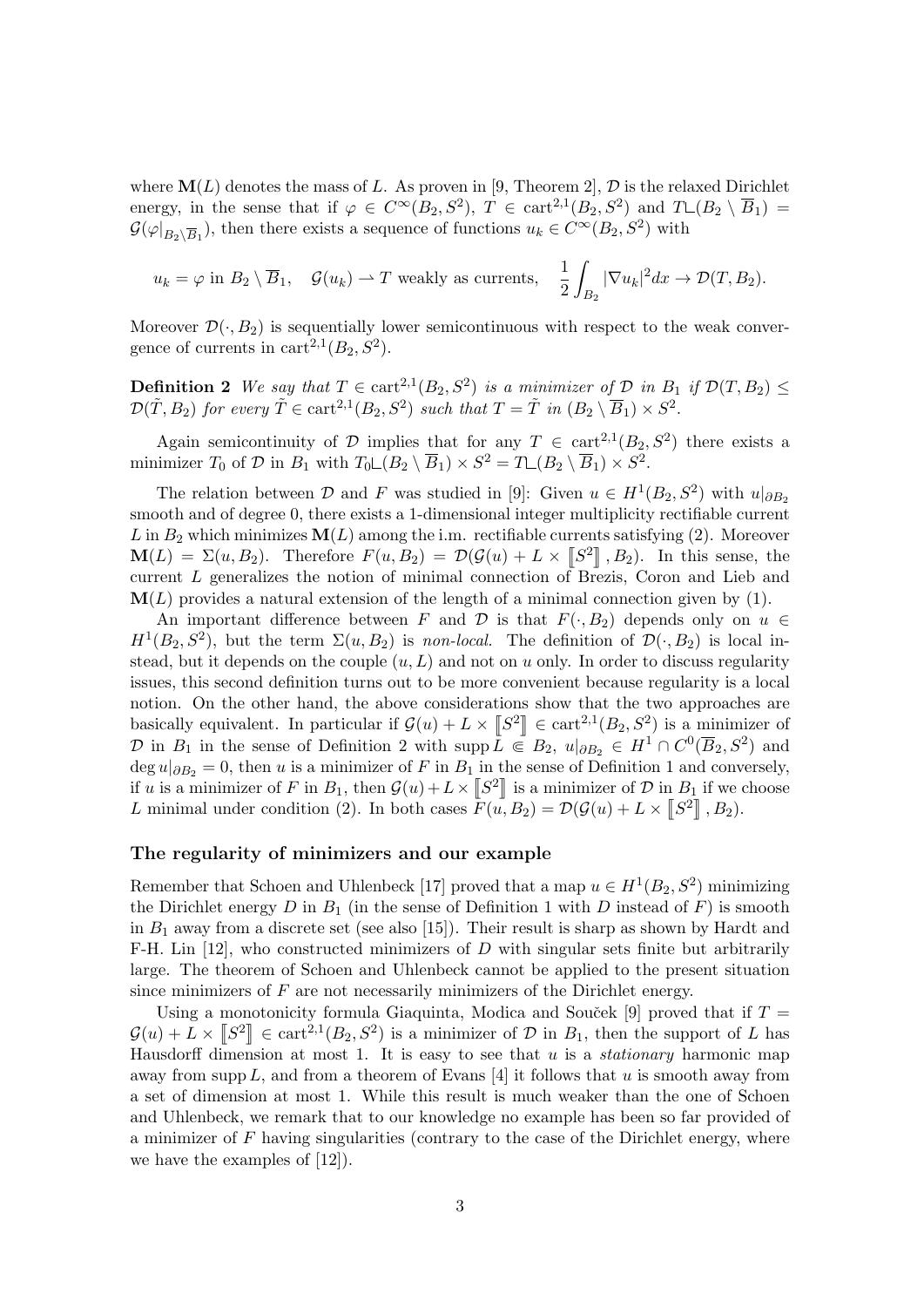In fact Hardt, F-H. Lin and Poon [13] were able to give a complete regularity theory for the functional F restricted to the class of axially symmetric maps. A map  $u \in H^1(B_2, S^2)$ is said to be *n*-axially symmetric (or simply axially symmetric if  $n = 1$ ) if

$$
u(r, \theta, z) = (\cos(n\theta)\sin(\varphi(r, z)), \sin(n\theta)\sin(\varphi(r, z)), \cos(\varphi(r, z))),
$$

where  $(r, \theta, z)$  are cylindrical coordinates in  $\mathbb{R}^3$  and  $\varphi$  is a function which determines u completely (compare [11]). Similarly an *n*-axially symmetric Cartesian current in  $B_2 \times S^2$ will be a current of the form  $T = \mathcal{G}(u) + L \times [S^2] \in \text{cart}^{2,1}(B_2, S^2)$ , where u is n-axially symmetric, the support of L is a subset of the  $z - axis$  and its multiplicity at each point is an integer multiple of *n*. We shall call  $\mathcal{A}^{(n)}(B_2, S^2)$  the set of such currents.

Hardt, Lin and Poon studied that case  $n = 1$  and proved (among many other things) that any  $T = \mathcal{G}(u) + L \times \llbracket S^2 \rrbracket \in \mathcal{A}^{(1)}(B_2,S^2)$  minimizing  $\mathcal D$  in  $B_1$  among axially symmetric currents has  $L \perp B_1 = 0$  unless  $u|_{B_1} \equiv const$ , and from this they deduced that the singular set of  $u|_{B_1}$  is a discrete subset of  $z - axis \cap B_1$ . (This result is sharp in that they also gave examples where the minimizers must have singularities, but we remark that these are minimizers among axially symmetric currents and not among all currents.) Their clever proof strongly relies on a dipole construction [13, Lemma 7.1]: assuming that  $L \perp B_1 \neq 0$ , they can remove a piece of  $L\_{B_1}$ , replace it with a "dipole" similar to those introduced in [3], and prove that some energy could be saved, contradicting minimality.

Both in Giaquinta, Modica and Souček's and in Hardt, Lin and Poon's regularity results, proving smallness of the vertical part  $L \perp B_1$  is crucial, and this suggests the following strategy to prove regularity of a minimizer u of F in  $B_1$  (in the sense of Definition 1):

- 1. Fix L (1-d i.m. rectifiable current as above) minimal satisfying (2) and consider  $\mathcal{G}(u) + L \times \llbracket S^2 \rrbracket$ , which is now a minimizer of  $\mathcal{D}$  in  $B_1$  in the sense of Definition 2.
- 2. Prove that  $L \_B_1 = 0$  using a generalization of the dipole construction of [3] and [13] as follows. Assume that  $L \perp B_1 \neq 0$  and for simplicity that  $L \perp B_1$  contains a straight segment and that  $u$  around this segment behaves almost like an  $n$ -axially symmetric map; then remove a part of this segment and modify u is the spirit of [13, Lemma 7.1] (for instance using the refined dipole construction of [16]) reducing the energy but still preserving condition (2), contradiction.
- 3.  $L \_B_1 = 0$  implies that u is stationary in  $B_1$ , hence Evans' result implies that u is smooth away from a set of  $\mathcal{H}^1$ -measure 0.
- 4. If possible prove even more regularity for u.

In this work we show that the above project fundamentally fails at step 2 because a generalization of the dipole construction of [13] to the *n*-axially symmetric case with  $n \geq 2$ is impossible! This is an immediat consequence of Theorem 1 below. Define for  $\alpha > 0$ 

$$
T_0 := \mathcal{G}(u_0) + L_0 \times [S^2] \in \mathcal{A}^{(n)}(B_2, S^2),
$$
\n(3)

where

$$
u_0(r, \theta, z) := \Pi^{-1}(\alpha r^n(\cos(n\theta), \sin(n\theta))) \in H^1(B_2, S^2), \quad L_0 := -n [z - axis] \sqcup B_2. \tag{4}
$$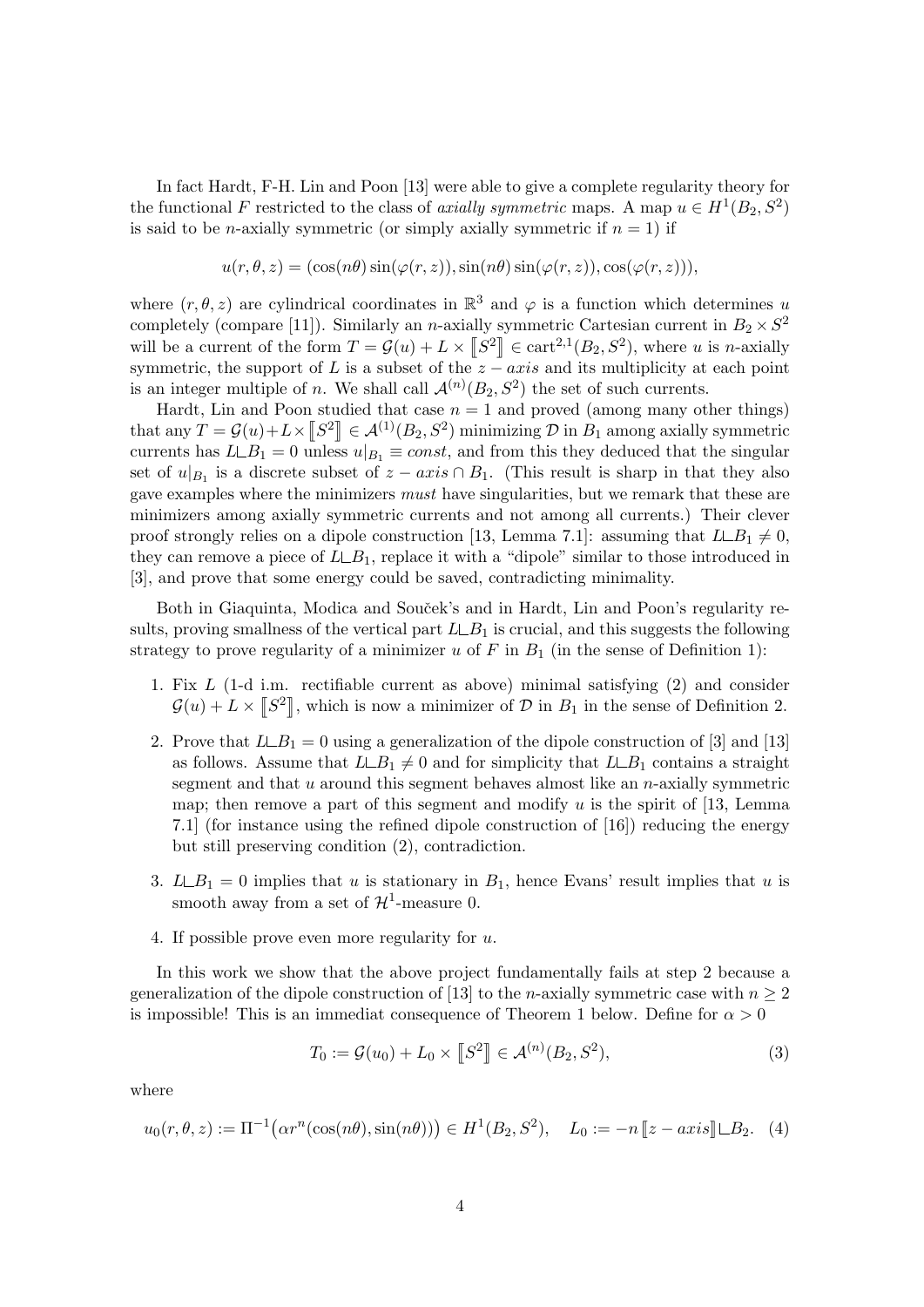Here  $\Pi : S^2 = \{(x, y, z) \in \mathbb{R}^3 : x^2 + y^2 + z^2 = 1\} \to \mathbb{R}^2 \cup {\infty}$  is the stereographic projection, given by

$$
\Pi(x, y, z) = \frac{(x, y)}{1 + z},
$$

and  $[z - axis]$  is the current given by integration along the  $z - axis = \{(0, 0, z) : z \in \mathbb{R}\},\$ with orientation set up so that, setting

$$
u_{\varepsilon}(r,\theta,z) := \begin{cases} \Pi^{-1}\Big(\alpha r^{n}\big(\cos(n\theta),\sin(n\theta)\big)\Big) & \text{for } r \geq \varepsilon \\ \Pi^{-1}\Big(\alpha \varepsilon^{2n} r^{-n}\big(\cos(n\theta),\sin(n\theta)\big)\Big) & \text{for } r \leq \varepsilon, \end{cases}
$$

one has  $\mathcal{G}(u_{\varepsilon}) \in \mathcal{A}^{(n)}(B_2, S^2)$  and as  $\varepsilon \downarrow 0$  we have  $\mathcal{G}(u_{\varepsilon}) \to T_0$  as currents in  $B_2 \times S^2$ .

**Theorem 1** For any  $n \geq 2$  there is  $0 < \alpha_0 \leq \frac{1}{4}$  $\frac{1}{4}$  such that for all  $\alpha \in [0, \alpha_0]$  the current  $T_0$  defined in (3)-(4) is the unique minimizer of  $\mathcal{D}(\cdot, B_2)$  in

$$
\mathcal{A}_{T_0}^{(n)} := \{ T \in \mathcal{A}^{(n)}(B_2, S^2) : T = T_0 \text{ in } (B_2 \backslash \overline{B_1}) \times S^2 \}.
$$

Lemma 7.1 of [13] implies at once that for  $n = 1$  our current  $T_0$  is not minimizing in  $\mathcal{A}_{T_\alpha}^{(1)}$  $T_0^{(1)}$ , and if this Lemma could be generalized to the case  $n \geq 2$  it would contradict Theorem 1. The fundamental difference between the cases  $n = 1$  and  $n \geq 2$  is that when  $n = 1$ , for any minimizer  $T = \mathcal{G}(u) + L \times \llbracket S^2 \rrbracket \in \mathcal{A}^{(1)}(B_2, S^2)$  one has that  $\tilde{\nabla}u := (\partial u/\partial x, \partial u/\partial y)$ cannot vanish indentically on open subsets of the  $z - axis \cap B_1$  ([13, Lemma 7.3]), and at points in supp  $L \cap B_1$  with  $\nabla u \neq 0$  one can remove a piece of L and of the original map and, replacing them with the dipole constructed in [13, Lemma 7.1] (compare with [3, Section III]) one saves an energy proportional to  $|\tilde{\nabla}u|^2$  (compare also [2]), hence producing a new current in  $\mathcal{A}_T^{(1)}$  $T^{(1)}(B_2, S^2)$  with smaller energy, contradicting the minimality of T. In our example  $\tilde{\nabla}u_0\equiv 0$  on the z-axis and the expected energy gain due to the dipole replacement is smaller than the energy necessary to glue the dipole to the original map.

Coming back to Step 2 of the regularity program outlined above, if  $L \_B_1 \neq 0$  contains a segment and  $\nabla u$  vanishes along this segment (an occurrence very difficult to rule out in general), then we can expect to be essentially in the situation of Theorem 1 and we cannot use minimality to get a contradiction. This remark shows that in order to prove regularity of minimizers of F (or of D) one has to work close to the topological singularities of u, i.e. close to supp  $\partial L$ , and not in the "interior" of the minimal connection (supp  $L \setminus \text{supp }\partial L$ ), which might prove very challenging.

#### Statement of Theorem 1 in terms of the F energy

Theorem 1 can be reformulated in terms of the  $F$  energy as follows. Define the cones

$$
C^+ := \{ (r, \theta, z) \in B_2 : z > 1, 0 \le r < z - 1 \}, \quad C^- := -C^+ = \{ p \in \mathbb{R}^3 : -p \in C^+ \}
$$

and set  $\tilde{u}_0 := u_0$  on  $\Omega \setminus (C^+ \cup C^-)$ , where  $u_0$  is as in (4). On  $C^+$  we define

$$
\tilde{u}_0(r,\theta,z) := \Pi^{-1}(\alpha(z-1)^{2n}r^{-n}(\cos(n\theta),\sin(n\theta))).
$$

On  $C^-$  we set  $\tilde{u}_0(r, \theta, z) := \tilde{u}_0(r, \theta, -z)$ . This way

$$
\tilde{u}_0 \in H^1(B_2, S^2) \cap C^0(\overline{B}_2 \setminus \{(0, 0, \pm 1)\}) \cap H^1(\partial B_2, S^2)
$$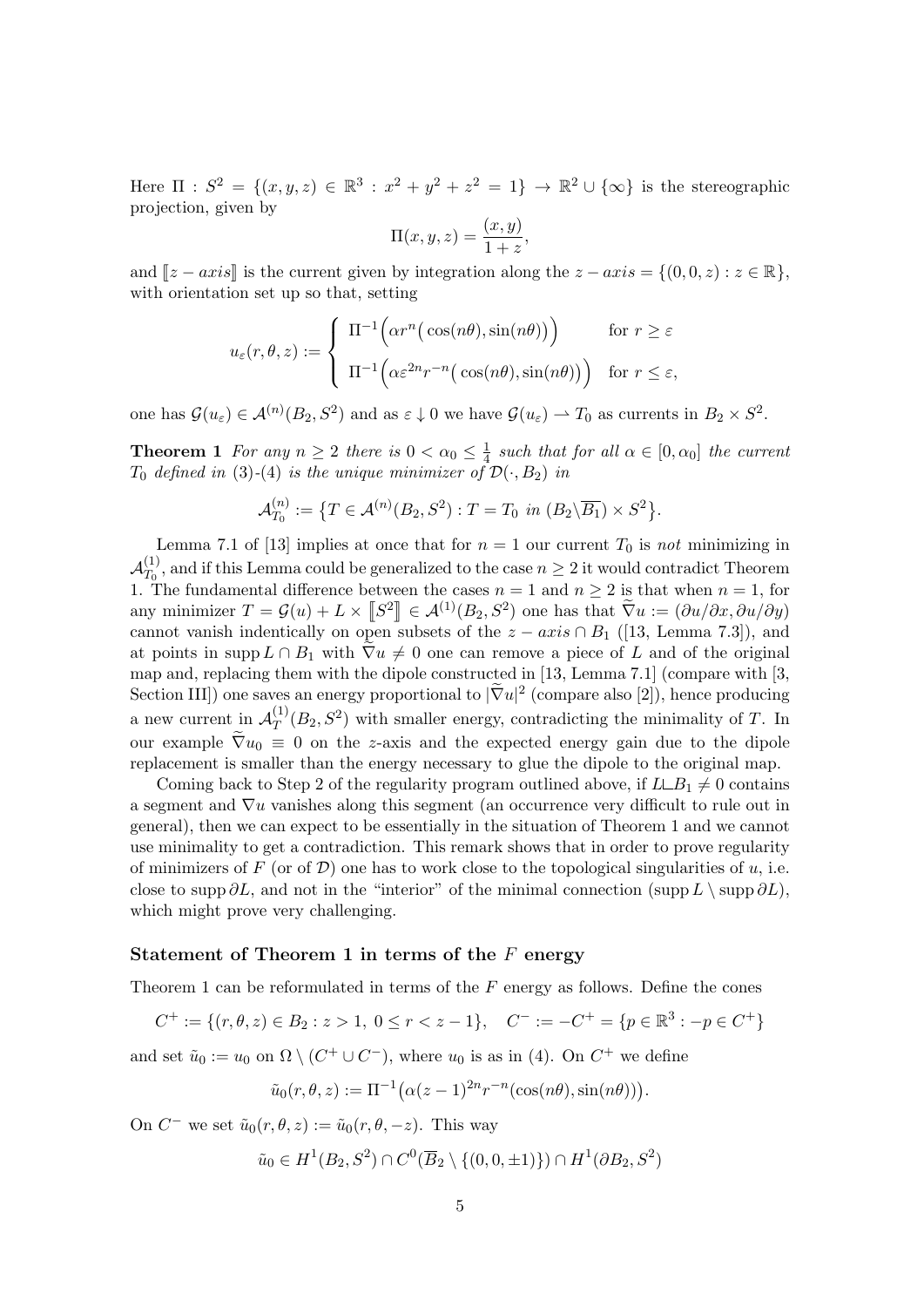$$
\deg \tilde{u}_0|_{\partial B_2} = 0, \quad \deg \tilde{u}_0|_{\partial B_{1/2}(0,0,\pm 1)} = \mp n
$$

(this construction was inspired by the dipole of [3, Section III] and a conversation with H. Brezis). Theorem 1 is essentially equivalent to the following.

**Theorem 2** The map  $\tilde{u}_0$  minimizes  $F(\cdot, B_2)$  in the set

$$
\mathcal{A}_{\tilde{u}_0}^{(n)} = \{u \in H^1(B_2, S^2) : u \text{ is } n\text{-axially symmetric and } u = \tilde{u}_0 \text{ in } B_2 \setminus B_1\}.
$$

Notice that  $\Sigma(\tilde{u}_0) = 2$  (the minimal connection joining the singular points  $(0, 0, \pm 1)$  goes all the way from  $(0, 0, -1)$  to  $(0, 0, 1)$ , while in the case  $n = 1$  the result of Hardt, Lin and Poon implies that  $\tilde{u}_0$  is not a minimizer and that a minimizer u is smooth in  $\overline{B}_1\setminus\{(0,0,\pm 1)\}\$ by a simple extention of [13, Thm. 8.2] and  $u|_{\overline{B}_1}$  has singularities at  $(0,0,\pm 1)$  of degree  $\pm 1$  which "topologically" cancel the singularities of  $\tilde{u}_0|_{B_2\setminus B_1}$  in the sense that (recalling that  $u|_{\partial B_1} = \tilde{u}_0|_{\partial B_1} \in C^0(\partial B_1, S^2)$ 

$$
\deg u|_{\partial (B_{1/2}((0,0,\pm 1)) \cap B_1)} = \pm 1, \quad \deg u|_{\partial (B_{1/2}((0,0,\pm 1)) \setminus B_1)} = \mp 1, \quad \deg u|_{\partial B_{1/2}((0,0,\pm 1))} = 0
$$
  
and  $\Sigma(u) = 0$ .

## Some notation and formulas

For an open set  $\Omega \subset \mathbb{R}^2$  and a function  $u \in W^{1,2}(\Omega, S^2)$  we set  $\widehat{u} = \Pi \circ u$  and we define the Divisible opensy. the Dirichlet energy

$$
E(u,\Omega) := \frac{1}{2} \int_{\Omega} |\nabla u|^2 dx dy = 2 \int_{\Omega} \frac{|\nabla \widehat{u}|^2}{(1 + |\widehat{u}|^2)^2} dx dy,
$$
 (5)

and the area counted with multiplicity

$$
A(u,\Omega) := \int_{\Omega} |Ju| dx dy = 4 \int_{\Omega} \frac{|J\widehat{u}|}{(1+|\widehat{u}|^2)^2} dx dy,
$$
\n(6)

where  $Ju$  denotes the Jacobian determinant of u. Since  $|\nabla u|^2 \geq 2|Ju|$  one has

$$
E(u,\Omega) \ge A(u,\Omega),\tag{7}
$$

with equality holding if and only if  $u$  is conformal.

Assume now that  $\Omega = D_s := \{(x, y) \in \mathbb{R}^2 : x^2 + y^2 < s^2\}$  and u is n-axially symmetric, i.e. for a function  $f : [0, s] \to \overline{\mathbb{R}}$  we can write in polar coordinates

$$
u(r,\theta) = \Pi^{-1}\big(f(r)(\cos(n\theta),\sin(n\theta))\big). \tag{8}
$$

Then a simple computation shows

$$
\frac{1}{2}|\nabla \widehat{u}|^2 = \frac{|f'|^2}{2} + \frac{n^2f^2}{2r^2} \ge \frac{n f|f'|}{r} = |J\widehat{u}|.
$$
\n(9)

and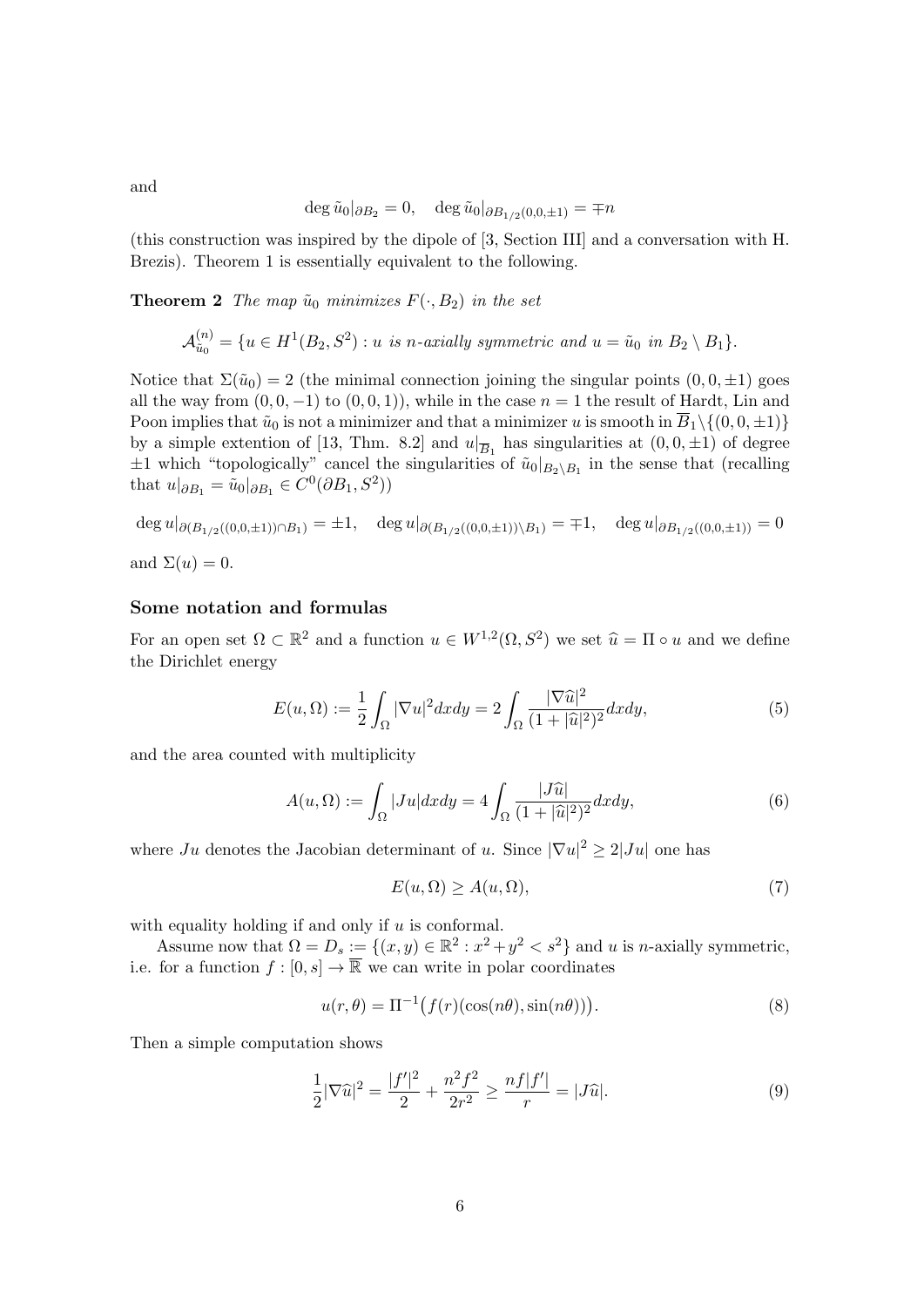**Lemma 3** If  $f : [s,t] \to [0,\infty]$  is any function with  $0 \leq s \leq t$ ,  $f(s) = a$ ,  $f(t) = b$  $(\lim_{r \uparrow t} f(r) = \infty$  if  $b = \infty$ ),  $a \leq b$  and  $u \in W^{1,2}(B_t \setminus B_s)$  is as in (8), then

$$
A(u, D_t \setminus D_s) \ge 4\pi n \frac{b^2}{1+b^2} - 4\pi n \frac{a^2}{1+a^2}, \qquad \left(\frac{b^2}{1+b^2} = 1 \text{ if } b = \infty\right). \tag{10}
$$

The inequality is an equality if and only if  $f$  is monotone. An analogous statement applies when  $a > b$  (possibly with  $a = \infty$ ).

*Proof.* Assume first  $0 < b < \infty$ . Then we compute, using (6) and (9),

$$
A(u, D_t \setminus D_s) = 4\pi n \int_s^t \frac{2f|f'|}{(1+f^2)^2} dr \ge 4\pi n \int_s^t \frac{2ff'}{(1+f^2)^2} dr
$$
  
=  $4\pi n \left[ -\frac{1}{1+f^2} \right]_s^t = \frac{4\pi n b^2}{1+b^2} - \frac{4\pi n a^2}{1+a^2},$ 

where the inequality is strict if and only if  $f' < 0$  on a set of positive measure, i.e. if f is not monotone. When  $b = \infty$  the same proof applies, up to a simple approximation procedure. The case  $a > b$  is similar.

In the following C will denote a large positive constant which may change from line to line.

# 2 Proof of Theorem 1

Consider the open cylinder  $\Sigma := \{(x, y, z) \in \mathbb{R}^3 : x^2 + y^2 < 1, -1 < z < 1\}$ . Since  $B_1 \subset \Sigma \Subset B_2$ , it suffices to prove that  $T_0$  minimizes

$$
\mathcal{D}(T,\Sigma) := \frac{1}{2} \int_{\Sigma} |\nabla u|^2 dx dy dz + 4\pi \mathbf{M}(L\mathcal{L}\Sigma)
$$

over  $\mathcal{A}_{T_0}^{(n)}$  $T_{T_0,\Sigma}^{(n)}\;:=\;\bigl\{T\;\in\;{\cal A}^{(n)}(B_2,S^2)\;:\;T\;=\;T_0\;\text{in}\;(B_2\backslash\overline\Sigma)\,\times\,S^2\bigr\}. \quad\text{This will simplify the}$ notation.

The proof proceeds by contradiction. Let from now on  $n \geq 2$  be fixed and let us assume that there exists a current  $T = \mathcal{G}(u) + L \times \llbracket S^2 \rrbracket \in \mathcal{A}_{T_0, \Sigma}^{(n)}$  with  $\mathcal{D}(T, \Sigma) \leq \mathcal{D}(T_0, \Sigma)$ and  $T \neq T_0$ . Since u is n-axially symmetric, we can find a function f such that

$$
u(r, \theta, z) = \Pi^{-1}(f(r, z)(\cos(n\theta), \sin(n\theta))).
$$

#### Some preliminary lemmas

**Lemma 4** We have  $L = -n ||I||$  for some measurable set  $I \subset z - axis \cap B_2$ .

*Proof.* This follows as in the 1-axially symmetric case, see [13, Lemma 4.1].

Up to modifying  $I$  on a set of measure 0, we can and do assume that every point of  $I$ is a Lebesgue point of I with respect to  $\mathcal{H}^1 \Box z - axis$ , i.e.

$$
\lim_{r \downarrow 0} \frac{\mathcal{H}^1(I \cap B_r(\xi))}{r} = 1, \quad \text{for every } \xi \in I.
$$
 (11)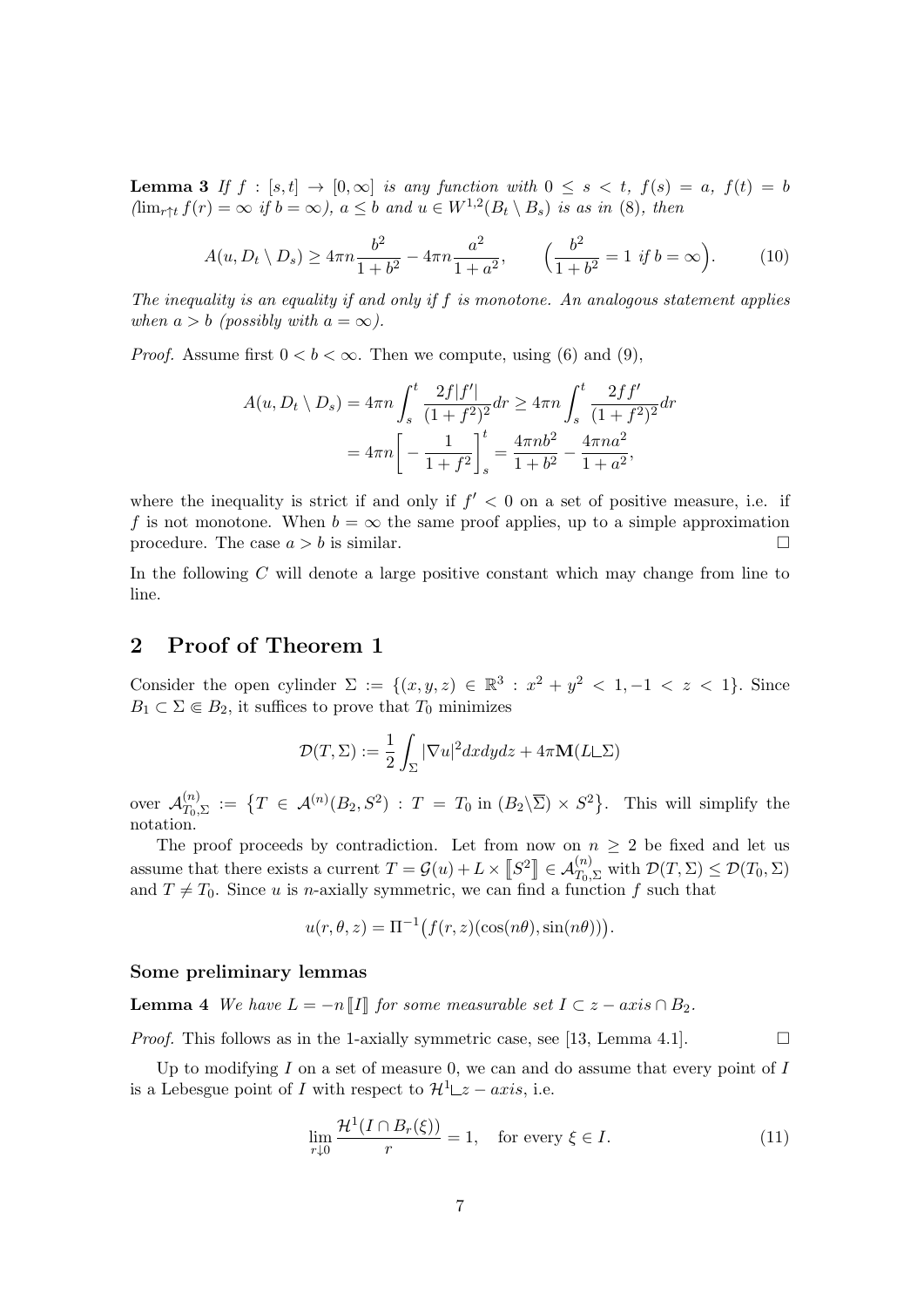# **Lemma 5** Set  $Z := \overline{I} \backslash I$ . Then  $\mathcal{H}^1(Z) = 0$ .

*Proof.* Since  $I \cap (B_2 \setminus \overline{\Sigma}) = z - axis \cap (B_2 \setminus \overline{\Sigma})$ , we have  $Z \subset \overline{\Sigma}$ . Assume by contradiction that  $\mathcal{H}^1(Z) > 0$  and let  $\xi \in Z \cap \Sigma$  be a Lebesgue point of Z (with respect to  $\mathcal{H}^1 \square Z$ ) such that

$$
\lim_{r \to 0} \frac{1}{r} \int_{B_r(\xi)} |\nabla u|^2 dx dy dz = 0.
$$
\n(12)

Such a point exists because (12) is true for  $\mathcal{H}^1$ -almost every  $\xi \in z - axis \cap B_2$ , by  $|\nabla u|^2 \in$  $L_{\text{loc}}^1(\mathbb{R}^3)$  and a standard covering argument, see e.g. [5, Section 2.4.3], or [6, 2.10.19(3)]. Then by the monotonicity argument given in the proof of Theorem 5 of [9], one has  $\mathcal{H}^1(I \cap B_{r_0}(\xi)) = 0$  for  $r_0 > 0$  small enough, hence  $I \cap B_{r_0}(\xi) = \emptyset$  by (11). This contradicts  $\xi \in \overline{I}$ .

**Lemma 6** There is a set  $J \subset (z-axis \cap B_2) \setminus \overline{I}$ , such that  $\mathcal{H}^1((z-axis \cap B_2) \setminus (\overline{I} \cup J)) = 0$ and

$$
\lim_{r \to 0} f(r, z) = +\infty, \quad \text{for } (0, 0, z) \in J. \tag{13}
$$

Similarly

$$
\lim_{r \to 0} f(r, z) = 0, \quad \text{for } \mathcal{H}^1 - a.e. \ (0, 0, z) \in I \cap B_2. \tag{14}
$$

*Proof.* Since it is obvious that (14) applies for  $(0, 0, z) \in B_2 \setminus \overline{\Sigma}$ , we will focus on the case  $(0,0,z) \in \Sigma$ , i.e.  $-1 < z < 1$ . We first claim that, for almost every  $z \in (-1,1)$ ,  $u|_{D_1 \times \{z\}}$ is continuous. Indeed, as shown for instance in [18, Section 4] (in the case  $n = 1$ , but the case  $n > 1$  is identical), u satisfies

$$
-\Delta u = |\nabla u|^2 u \quad \text{in } \Sigma,
$$
\n(15)

in the sense of distribution. It is well known, see e.g. [14, Lemma 3.2.10], that the righthand side of (15) belongs to the Hardy space  $\mathcal{H}^1_{loc}(\Sigma)$ , hence  $\nabla^2 u \in L^1_{loc}(\Sigma)$  by elliptic estimates. By a Fubini-type argument, we infer then that

$$
(\nabla^2 u)|_{D_1 \times \{z\}} \in L^1_{loc}(D_1) \quad \text{ for almost every } z \in (-1, 1),
$$

which implies  $u|_{D_1\times\{z\}}\in C^0_{loc}(D_1)$ , by the embedding  $W^{2,1}_{loc}(D_1)\hookrightarrow C^0_{loc}(D_1)$ . Since u is smooth away from the z-axis, see e.g. [13, Lemma 5.1] (where again only the case  $n = 1$  is treated, but the same proof applies for any  $n \geq 1$ , we have in fact that  $u|_{D_1 \times \{z\}} \in C^0(D_1)$ for a.e.  $z \in (-1, 1)$ , as claimed.

Let  $J \subset (z - axis \cap B_1) \setminus \overline{I}$  be the set of points  $(0, 0, z)$  which are Lebesgue density points of  $(z-axis \cap B_1) \setminus \overline{I}$  (with respect to the  $\mathcal{H}^1$  measure), such that  $u|_{D_1 \times \{z\}} \in C^0(D_1)$ and

$$
\partial \big(\mathcal{G}\big(u|_{\Sigma(z)}\big)\big) \square \Sigma = \mathcal{G}\big(u|_{D_1 \times \{z\}}\big), \quad \Sigma(z) := D_1 \times (z, 1) \subset \Sigma. \tag{16}
$$

The slicing property (16) is satisfied for almost every  $z \in (-1,1)$ , since  $\mathcal{G}(u)$  is a normal current, see e.g. [10, Prop. 1, Sec. 2.2.5], so  $\mathcal{H}^1((z-axis \cap B_2) \setminus (\overline{I} \cup J)) = 0$ .

We now claim that (13) holds true. Fix  $z \in (-1,1)$  with  $(0,0,z) \in J$ . First of all the continuity of  $u|_{D_1\times\{z\}}$  implies

$$
\lim_{r \to 0} f(r, z) = +\infty \text{ or } \lim_{r \to 0} f(r, z) = 0.
$$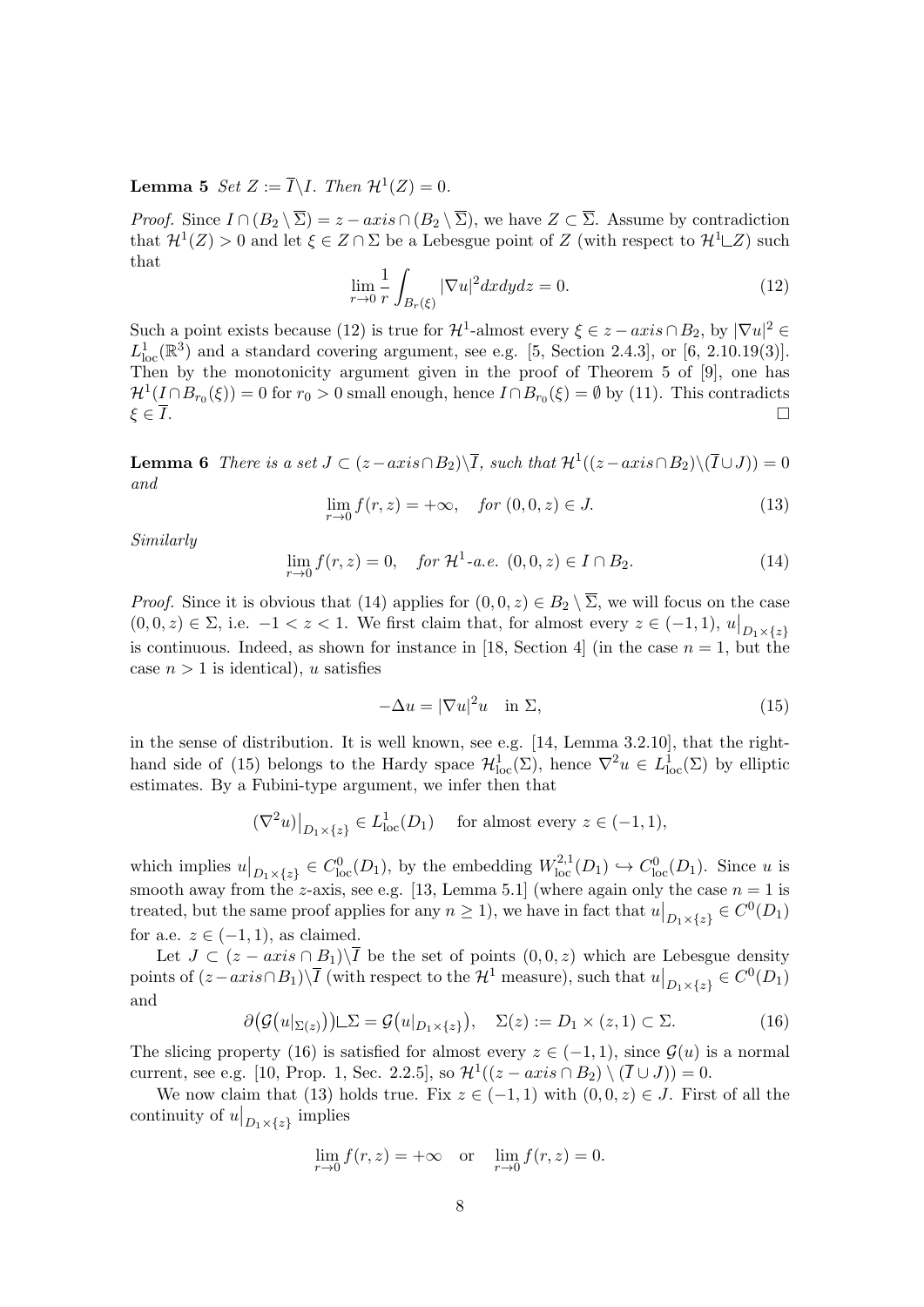Since T is a Cartesian current, the degree of the 2-dimensional current

$$
\partial(T\Box\Sigma(z)) = \partial(\mathcal{G}(u|_{\Sigma(z)})) + \partial((L\Box\Sigma(z)) \times [\![S^2]\!]) = \mathcal{G}(u|_{\partial\Sigma(z)}) - n [\![(0,0,z)]\!] \times [\![S^2]\!]
$$

must be zero (see e.g. [8, pag. 468]), and this rules out the possibility  $\lim_{x\to 0} f(r, z) = 0$ . This completes the proof of (13), and the proof of (14) is completely analogous.  $\square$ 

#### Strategy of the proof

Assume first that  $L = L_0 := -n ||z - axis|| \square B_2$ . Then  $\mathcal{D}(T, \Sigma) \leq \mathcal{D}(T_0, \Sigma)$  is equivalent to

$$
\frac{1}{2}\int_{\Sigma}|\nabla u|^2dxdydz \leq \frac{1}{2}\int_{\Sigma}|\nabla u_0|^2dxdydz,
$$

and by (7) we have for a.e.  $z \in (-1,1)$  that  $u|_{D_1 \times \{z\}} \in W^{1,2}(D_1) \cap C^0(D_1)$  and

$$
E(u, D_1 \times \{z\}) \ge A(u, D_1 \times \{z\}) \ge A(u_0, D_1 \times \{z\}) = E(u_0, D_1 \times \{z\}) = 4\pi n \frac{\alpha^2}{1 + \alpha^2},
$$
 (17)

where the first inequality is strict unless  $u|_{D_1\times\{z\}}$  is conformal by (7), in the second one we used that  $\alpha \in (0,1)$  and Lemma 3, the first equality follows from the conformality of  $u_0$ , and the second equality follows from Lemma 3 and the fact that  $f_0(r) = \alpha r^n$  is monotone. Then it easily follows that  $u|_{D_1\times\{z\}} = u_0|_{D_1\times\{z\}}$  for a.e.  $z \in (-1,1)$ , hence  $u = u_0$  and  $T = T_0$ .

Assume now that  $L \neq L_0$ . Then the set J defined in Lemma 6 has positive  $\mathcal{H}^1$ -measure. As before, we write  $z - axis \cap B_2 = \overline{I} \cup J \cup N$ , where  $\mathcal{H}^1(N) = 0$ . Define for  $(0,0,z) \in J$ 

$$
\psi(z):=4\pi n+\frac{4\pi n\alpha^2}{1+\alpha^2}-\frac{1}{2}\int_{D_1\times\{z\}}|\widetilde{\nabla} u|^2dxdy,\qquad \widetilde{\nabla}:=\bigg(\frac{\partial}{\partial x},\frac{\partial}{\partial y}\bigg).
$$

The quantity  $\psi(z)$  measures the maximal (because it ignores the *z*-derivative) energy gain (possibly negative) which we can expect by replacing  $u_0$  with u in  $D_1 \times \{z\}$  and removing the vertical part  $n[[0,0,z)] \times [S^2]$ . We must have  $\psi(z) > 0$  for some  $(0,0,z) \in J$ , otherwise

$$
\mathcal{D}(T,\Sigma) > \int_{(0,0,z)\in I\cap B_1} \left(\frac{1}{2}\int_{D_1\times\{z\}} |\widetilde{\nabla}u|^2 dxdy\right) dz + 4\pi n \mathcal{H}^1(I\cap B_1) \n+ \int_{(0,0,z)\in J} \left(\frac{1}{2}\int_{D_1\times\{z\}} |\widetilde{\nabla}u|^2 dxdy\right) dz \n\ge \left(\frac{4\pi n\alpha^2}{1+\alpha^2} + 4\pi n\right) (\mathcal{H}^1(I\cap B_1) + \mathcal{H}^1(J)) = \mathcal{D}(T_0,\Sigma),
$$

where the first inequality is strict because the integrals on the right don't take into account the z-derivative, which cannot vanish identically if  $J \neq \emptyset$ , and in the second inequality we used (17) for  $(0, 0, z) \in I \cap B_1$ . Now we can choose  $(0, 0, z_1) \in J$  such that

$$
\psi(z_1) \ge \frac{1}{2} \sup_{(0,0,z)\in J} \psi(z) > 0,
$$
\n(18)

In the next section we will prove that  $\psi(z_1) \leq 0$ , contradiction.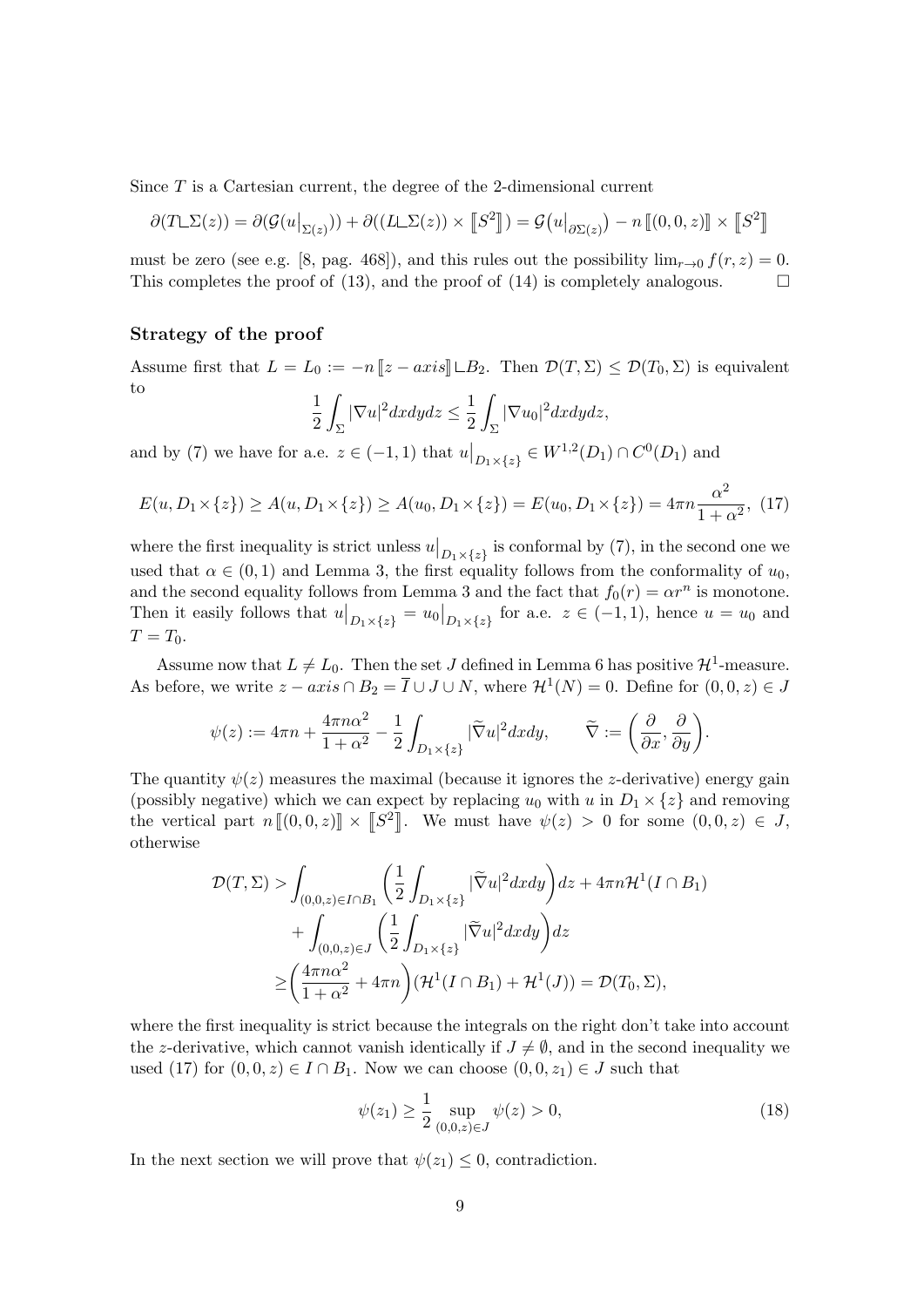### The energy estimates

Lemma 7 Let

Then  $a > 0$ ,

$$
a := \min_{r \in (0,1]} f(r, z_1) \le \alpha.
$$
  

$$
\psi(z_1) \le \frac{8\pi n a^2}{1 + a^2},
$$
 (19)

and

$$
\frac{1}{2} \int_{\Sigma} \left| \frac{\partial u}{\partial z} \right|^2 dx dy dz \le \frac{32\pi n a^2}{1 + a^2}.
$$
\n(20)

*Proof.* Assume  $a \geq 0$  and take any  $r \in (0,1]$  such that  $f(r, z_1) = a$ . Then Lemma 3 and (13) yield

$$
\frac{1}{2} \int_{D_1 \times \{z_1\}} |\widetilde{\nabla} u|^2 dx dy \ge A(u, (D_1 \setminus D_r) \times \{z_1\}) + A(u, D_r \times \{z_1\})
$$

$$
\ge \left(\frac{4\pi n\alpha^2}{1+\alpha^2} - \frac{4\pi n a^2}{1+a^2}\right) + \left(4\pi n - \frac{4\pi n a^2}{1+a^2}\right),
$$

and (19) follows at once. If  $a = 0$  this yields  $\psi(z_1) \leq 0$ , contradiction. Similarly if  $a < 0$  choose  $0 < r_1 < r_2 < 1$  such that  $f(r_1, z_1) = f(r_2, z_1) = 0$  and  $f(r, z_1) \ge 0$  for  $r \in (0, r_1) \cup (r_2, 1)$ , and apply Lemma 3 on  $(D_1 \setminus D_{r_2}) \times \{z_1\}$  and on  $D_{r_1} \times \{z_1\}$  separately to get again  $\psi(z_1) \leq 0$ . As for (20), for  $(0,0,z) \in I$  and  $0 \leq \alpha < 1$ , (17) and (18) yield

$$
\frac{1}{2} \int_{\Sigma} \left| \frac{\partial u}{\partial z} \right|^2 dx dy dz = \mathcal{D}(T, \Sigma) - \frac{1}{2} \int_{\Sigma} |\tilde{\nabla}u|^2 dx dy dz - 4\pi n \mathcal{H}^1(I \cap B_1)
$$
  
\n
$$
\leq \mathcal{D}(T_0, \Sigma) - \frac{1}{2} \int_{\Sigma} |\tilde{\nabla}u|^2 dx dy dz - 4\pi n \mathcal{H}^1(I \cap B_1)
$$
  
\n
$$
\leq \int_{(0,0,z) \in J} \psi(z) dz \leq 2\psi(z_1) \mathcal{H}^1(J) \leq 4\psi(z_1),
$$

and the conclusion follows from (19).

We have seen that the shape of the profile of  $u|_{D_1\times\{z_1\}}$ , in particular of the infimum of  $f(\cdot, z_1)$ , determines the constraint (20) on the z-derivative of u. We shall now see how (20) in turn implies a constraint on the shape of u and consequently a loss of conformality which, for  $\alpha$  small enough and  $n \geq 2$ , forces  $\psi(z_1) < 0$ . This will be the desired contradiction which proves that  $L = L_0$  and completes the proof of Theorem 1.

**Lemma 8** Assume that  $0 < \alpha \leq \frac{1}{4}$  $rac{1}{4}$  and set

$$
s := \inf \left\{ r \in (0, 1) : f(r, z_1) = \frac{1}{2} \right\}
$$

Then we have  $s \leq C_0 a$  for a fixed positive constant  $C_0$ .

*Proof.* We have for  $0 < \alpha \leq \frac{1}{4}$  $\frac{1}{4}$  and for  $r \in (0, s]$ 

$$
f(r, z_1) \ge \frac{1}{2}
$$
,  $f(r, -1) = \alpha r^2 \le \frac{1}{4}$ ,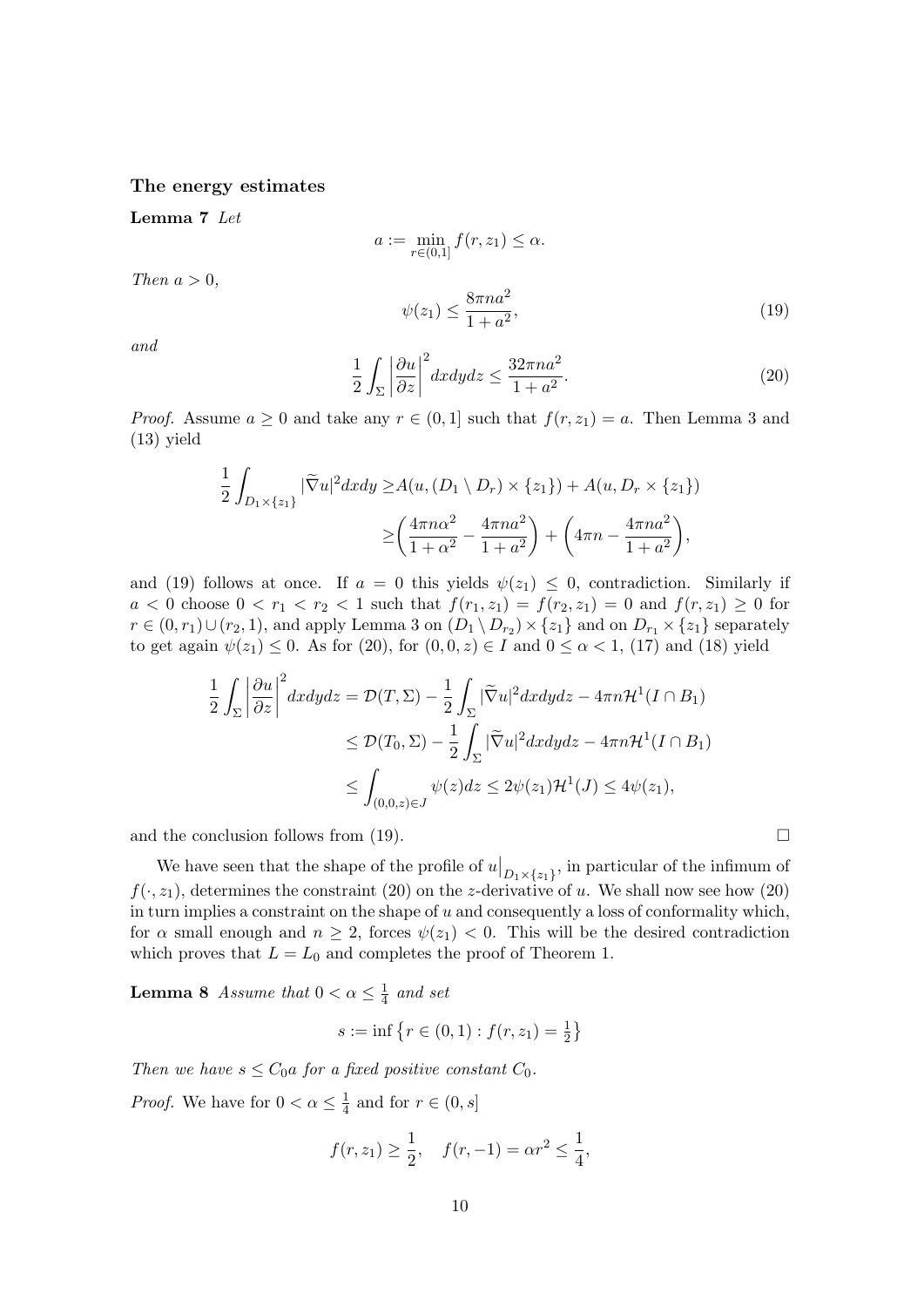hence, by Cauchy-Schwartz's inequality,

$$
\int_{-1}^{z_1} \left| \frac{\partial u(r, z)}{\partial z} \right|^2 dz \ge \frac{1}{z_1 + 1} \left( \int_{-1}^{z_1} \left| \frac{\partial u(r, z)}{\partial z} \right| dz \right)^2 \ge \frac{1}{z_1 + 1} |u(r, z_1) - u(r, -1)|^2 \ge \frac{1}{C}.
$$

Set  $\Sigma_s = \{(r, \theta, z) \in \Sigma : r < s\}.$  Then

$$
\int_{\Sigma_s} \left| \frac{\partial u}{\partial z} \right|^2 dx dy dz \ge \frac{s^2}{C},
$$

which together with  $(20)$  implies our claim.

**Proposition 9** For any  $n \geq 2$  there is  $\alpha_0 \in (0, 1/4]$  such that if  $0 < \alpha \leq \alpha_0$  and  $u \in W^{1,2}(D_1,S^2)$  has the form

$$
u(r, \theta) = \Pi^{-1}(f(r)(\cos(n\theta), \sin(n\theta)))
$$

with

$$
f(1) = \alpha
$$
,  $\lim_{r \to 0} f(r) = +\infty$ ,  $\min_{0 \le r \le 1} f(r) = a$ ,  $s := \inf \{ r \in (0, 1] : f(r) = \frac{1}{2} \} \le C_0 a$ ,

then

$$
\frac{1}{2} \int_{D_1} |\nabla u|^2 dx dy > 4\pi n + \frac{4\pi n \alpha^2}{1 + \alpha^2}.
$$
 (21)

Before proving this key proposition, let us notice that it completes the proof of Theorem 1. Indeed we can apply it to  $u|_{D_1\times \{z_1\}}$  (hence  $f(r, z_1)$  will play the role of  $f(r)$  in Proposition 9) and (21) yields  $\psi(z_1) < 0$ .

Proof of Proposition 9. In the following several formulas will be more transparent if we write b instead of  $1/2$ , but the reader should keep in mind that b is fixed. We should also remember that  $0 < a \le \alpha$  and  $\alpha$  is small. Moreover we will often use (7) and Lemma 3.

Step 1. We can easily estimate

$$
E(u, D_s) = \frac{1}{2} \int_{D_s} |\nabla u|^2 dx dy \ge A(u, D_s) = 4\pi n - \frac{4\pi n b^2}{1 + b^2}.
$$
 (22)

To estimate  $E(u, D_1 \backslash D_s)$  we can assume that  $f \leq 1$  in  $D_1 \backslash D_s$ . Indeed if  $f(r_0, z_1) = 1$  for some  $r_0 \in (s, 1)$ , we clearly have

$$
E(u, D_1 \setminus D_s) = E(u, D_{r_0} \setminus D_s) + E(u, D_1 \setminus D_{r_0}) \ge A(u, D_{r_0} \setminus D_s) + A(u, D_1 \setminus D_{r_0})
$$
  
 
$$
\ge \left(2\pi n - \frac{4\pi n b^2}{1 + b^2}\right) + \left(2\pi n - \frac{4\pi n \alpha^2}{1 + \alpha^2}\right).
$$

This and (22) imply (21) for  $\alpha$  small enough. From now on we shall assume that  $f \leq 1$  in  $D_1 \backslash D_s$ .

Step 2. Pick any  $\tilde{s} \in (s, 1]$  such that  $f(\tilde{s}) = a$ . There exists a function  $v \in W^{1,2}(D_1 \backslash D_s)$ of the form

$$
v(r,\theta) = \Pi^{-1}\big(h(r)(\cos(n\theta),\sin(n\theta))\big) \tag{23}
$$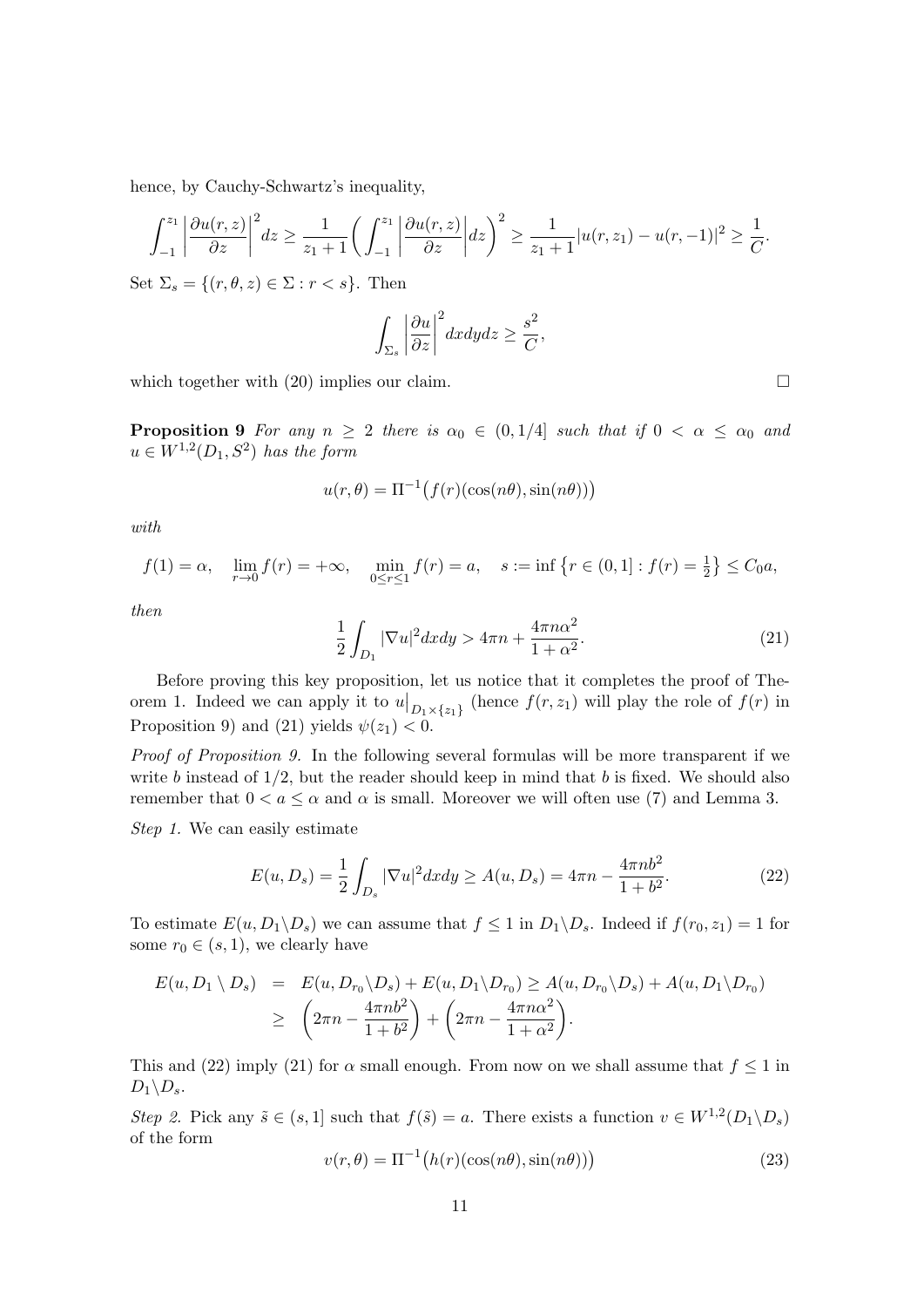for some  $h \in W^{1,2}([s,1])$  which minimizes the energy

$$
E(v, D_1 \setminus D_s) = \frac{1}{2} \int_{D_1 \setminus D_s} |\nabla v|^2 dx dy = 4\pi \int_s^1 \frac{|h'|^2 + \frac{n^2}{r^2} h^2}{(1 + h^2)^2} r dr \tag{24}
$$

among all functions  $\tilde{v} \in W^{1,2}(D_1 \backslash D_s)$  (with corresponding  $\tilde{h} \in W^{1,2}([s,1])$  as in (23)) satisfying  $a \leq \tilde{h} \leq 1$ ,  $\tilde{h}(s) = b$ ,  $\tilde{h}(\tilde{s}) = a$  and  $\tilde{h}(1) = \alpha$ . Indeed the functional in (24) is coercive and the imposed conditions (which are convex) are preserved under the weak convergence in  $W^{1,2}$ .

We claim that  $h' \leq 0$  in  $[s, \tilde{s}]$  and  $h' \geq 0$  in  $[\tilde{s}, 1]$ . Indeed, if for points  $s \leq s_1 < s_2$  $s_3 \leq \tilde{s}$  we have  $h(s_1) = h(s_3) < h(s_2)$ , we can modify h by setting  $h \equiv h(s_1)$  on  $[s_1, s_3]$ . This would decrease the energy, as one can see by inspecting the right-hand side of (24), using that the function  $h \to h^2/(1 + h^2)^2$  is strictly increasing for  $h \in [0, 1]$ . One can do the same in  $[\tilde{s}, 1]$ .

Since  $E(u, D_1 \backslash D_s) \ge E(v, D_1 \backslash D_s)$ , it is enough to estimate the energy of v. We have

$$
A(v, D_1 \setminus D_s) = A(v, D_{\tilde{s}} \setminus D_s) + A(v, D_1 \setminus D_{\tilde{s}}) = \frac{4\pi n b^2}{1 + b^2} - \frac{8\pi n a^2}{1 + a^2} + \frac{4\pi n \alpha^2}{1 + \alpha^2},
$$
(25)

and the proof is complete if we can prove that for  $\alpha$  small enough and  $a \in (0, \alpha]$  we have

$$
(E - A)(v, D_1 \backslash D_s) > \frac{8\pi n a^2}{1 + a^2}.
$$
\n(26)

Step 3. We now reduce the proof of  $(26)$  to a simpler problem. From  $(5)$ ,  $(6)$  and  $(9)$  we infer

$$
(E - A)(v, D_1 \backslash D_s) = \int_{D_1 \backslash D_s} \frac{\left(2|h'|^2 + \frac{2n^2}{r^2}h^2 - 4\frac{n}{r}|h'|h\right)}{(1 + h^2)^2} dxdy
$$
  
= 
$$
\int_{D_1 \backslash D_s} \frac{2\left(|h'| - \frac{n}{r}h\right)^2}{(1 + h^2)^2} dxdy
$$
  
= 
$$
4\pi \int_s^1 \frac{(|h'(r)| - \frac{n}{r}h(r))^2}{(1 + h(r)^2)^2} r dr.
$$
 (27)

Since  $0 \le h \le 1$  on  $D_1 \backslash D_s$ , we have  $1 \le (1 + h^2)^2 \le 4$  in (27). Then, considering what we know about v and h, to estimate  $(E - A)(v, D_1 \backslash D_s)$  up to a multiplicative constant it is enough to estimate the infimum of

$$
I(g) = \int_s^1 \left( |g'(r)| - \frac{n}{r} g(r) \right)^2 r dr
$$

over

$$
\mathcal{C} := \left\{ g \in W^{1,2}([s,1]) : g(s) = b, \ g(1) = \alpha, \ g(\tilde{s}) = a, \ g' \le 0 \text{ on } [s,\tilde{s}], \ g' \ge 0 \text{ on } [\tilde{s},1] \right\}.
$$

Since I is coercive on C (because  $a \leq g \leq b = 1/2$  for  $g \in C$ ) and C is convex and closed with respect to the  $W^{1,2}$ -topology, it is possible to find a function  $g_0$  which minimizes I over  $\mathcal{C}$ . Since  $h \in \mathcal{C}$ 

$$
(E - A)(v, D1 \backslash Ds) \ge \pi I(h) \ge \pi I(g0),
$$
\n(28)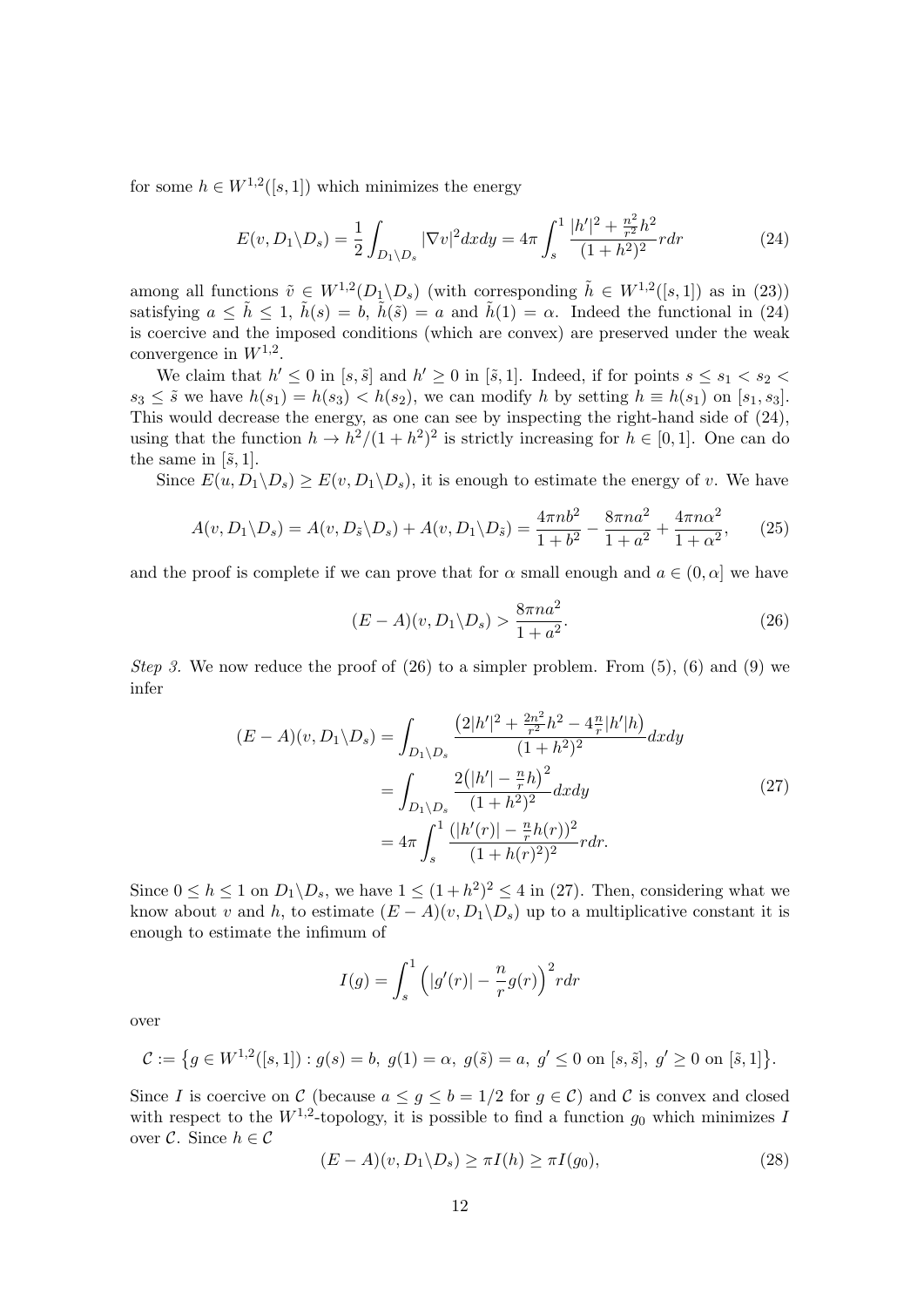and it remains to estimate  $I(g_0)$ .

Step 4. We shall now explicitly compute  $g_0$ . Consider the set

$$
\mathcal{C}_1 := \{ g \in W^{1,2}([s,\tilde{s}]): g(s) = b, \ g(\tilde{s}) = a, \ g' \le 0 \}.
$$

Then  $g_0|_{[s,\tilde{s}]} \in \mathcal{C}_1$  and it minimizes

$$
\tilde{I}(g) := \int_s^{\tilde{s}} \left( g'(r) + \frac{n}{r} g(r) \right)^2 r dr
$$

over  $\mathcal{C}_1$ , where we used that  $|g'| = -g'$  for  $g \in \mathcal{C}_1$ . The functional  $\tilde{I}$  is strictly convex over  $\mathcal{C}_1$ , hence if we can find a critical point  $\tilde{g}$  of  $\tilde{I}$  in  $\mathcal{C}_1$ , then it has to be the unique minimizer  $g_0|_{[s,\tilde{s}]}$ . By a critical point in  $\mathcal{C}_1$ , we mean a function  $\tilde{g} \in \mathcal{C}_1$  such that

$$
\frac{d}{d\varepsilon}\tilde{I}(\tilde{g}+\varepsilon\varphi)\Big|_{\varepsilon=0^+} := \lim_{\varepsilon\downarrow 0} \frac{I(\tilde{g}+\varepsilon\varphi)-I(\tilde{g})}{\varepsilon} \ge 0, \quad \text{for any } \varphi := g-\tilde{g}, \ g \in \mathcal{C}_1. \tag{29}
$$

The inequality in (29) is due to the fact that  $C_1$  is not a vector space and  $\tilde{g}$  might belong to  $\partial \mathcal{C}_1$ .

For  $t > s$  to be chosen, consider the function

$$
\eta_t(r) = A_t r^n + \frac{B_t}{r^n}, \quad A_t = \frac{at^n - bs^n}{t^{2n} - s^{2n}}, \quad B_t = \frac{s^n t^n (bt^n - as^n)}{t^{2n} - s^{2n}},
$$

which satisfies  $\eta_t(s) = b$ ,  $\eta_t(t) = a$ . There is exactly one value  $t_0 > s$  for which  $\eta'_{t_0}(t_0) = 0$ . Indeed any such  $t_0$  satisfies

$$
t_0^{2n} = \frac{B_{t_0}}{A_{t_0}} = \frac{s^n t_0^n (bt_0^n - as^n)}{at_0^n - bs^n} \quad \text{if } at_0^n - bs^n > 0,
$$
\n
$$
(30)
$$

hence

$$
at_0^{2n} - 2bs^n t_0^n + as^{2n} = 0.
$$
 (31)

Then we compute

$$
t_{0\pm}^{n} = \left(\frac{b}{a} \pm \sqrt{\left(\frac{b^{2}}{a^{2}} - 1\right)}\right)s^{n} = \frac{b}{a}\left(1 \pm \sqrt{\left(1 - \frac{a^{2}}{b^{2}}\right)}\right)s^{n}.
$$

Then, since we want  $t_0 > s$ , we have

$$
t_0^n = t_{0+}^n = \frac{b}{a} \left( 1 + \sqrt{\left( 1 - \frac{a^2}{b^2} \right)} \right) s^n = \frac{b}{a} \left( 2 - \frac{1}{2} \frac{a^2}{b^2} + o(a^2/b^2) \right) s^n, \tag{32}
$$

with  $\frac{o(a^2/b^2)}{a^2/b^2}$  $\frac{(a^2/b^2)}{a^2/b^2} \to 0$  as  $a/b \to 0$ . This way also the condition  $at_0^n - bs^n > 0$  in (30) is satisfied. If  $t_0 \geq \tilde{s}$  set  $\tilde{g} = \eta_{\tilde{s}}$ . Then  $\eta'_{\tilde{s}} \leq 0$  on  $[s, \tilde{s}]$ . Indeed  $\eta'_{\tilde{s}}(\tilde{s}) \leq 0$ , since this is equivalent to  $a\tilde{s}^{2n} - 2bs^n\tilde{s}^n + as^{2n} \leq 0$ , which follows from (31) and  $t_{0-} \leq s < \tilde{s} \leq t_{0+}$ . But  $\eta'_{\tilde{s}}(r) \leq 0$ is equivalent to  $r^{2n} \leq B_{\tilde{s}}/A_{\tilde{s}}$  and we have proven this for  $r = \tilde{s}$ , hence it also holds for

$$
0 < r < \tilde{s}.
$$

If  $t_0 < \tilde{s}$ , set  $\tilde{g} = \eta_{t_0}$  on  $[s, t_0]$  and  $\tilde{g} \equiv a$  on  $[t_0, \tilde{s}]$ . Again it is clear that  $\tilde{g}' \leq 0$ .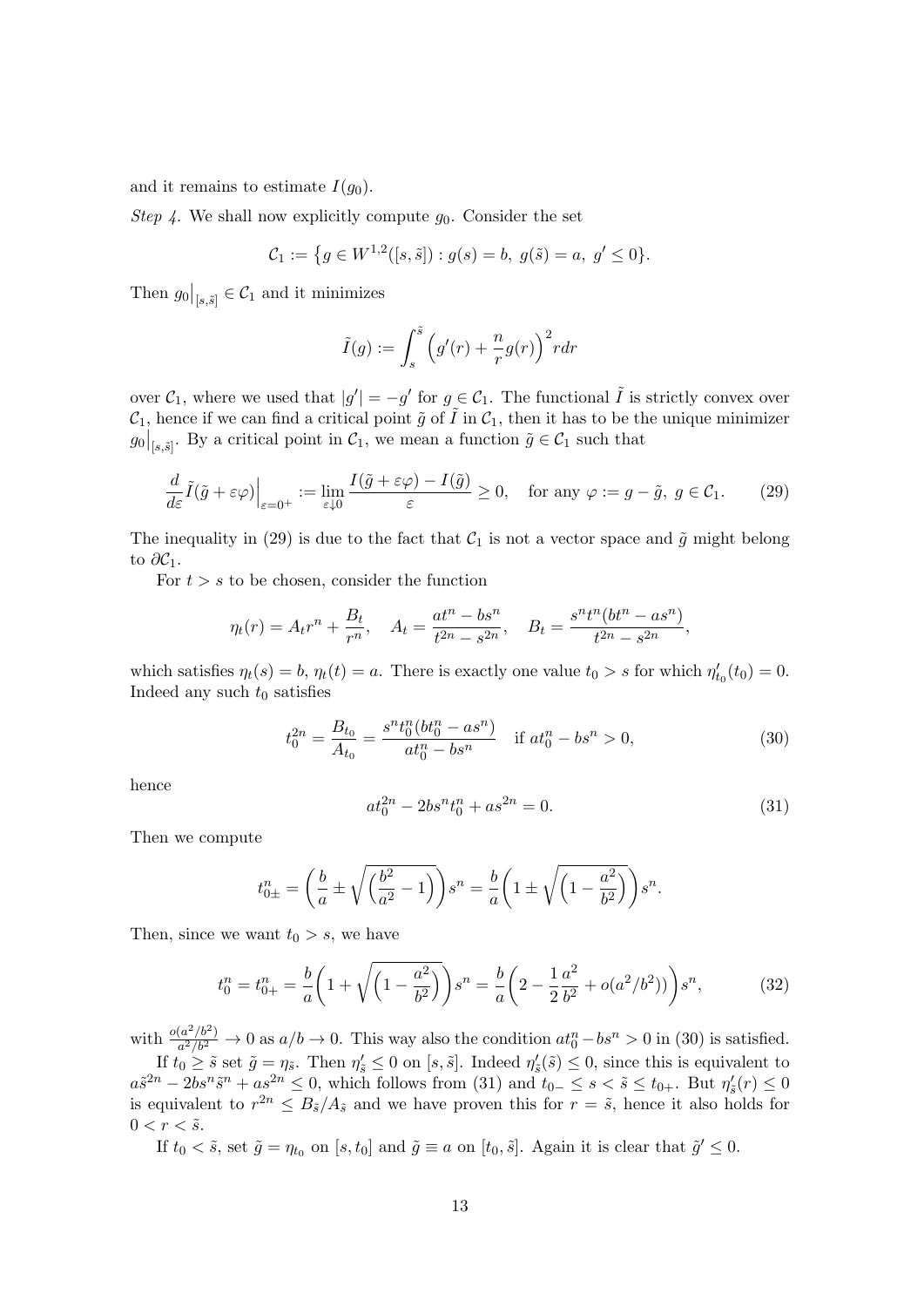In both cases we have  $\tilde{g} \in C_1$  and we claim that  $\tilde{g}$  satisfies (29). In fact, assuming first  $t_0 < \tilde{s}$ , we have for  $\varphi$  as in (29)

$$
\frac{d}{d\varepsilon}\tilde{I}(\tilde{g}+\varepsilon\varphi)\Big|_{\varepsilon=0^{+}}=2\int_{s}^{\tilde{s}}\left(\tilde{g}'+\frac{n}{r}\tilde{g}\right)\left(\varphi'+\frac{n}{r}\varphi\right)rdr
$$

$$
=2\int_{s}^{t_{0}}\left(-(r\tilde{g}')'+\frac{n^{2}}{r}\tilde{g}\right)\varphi dr+2\int_{t_{0}}^{\tilde{s}}\frac{n^{2}}{r}\tilde{g}\varphi dr,
$$

where we used the condition  $\tilde{g}'(t_0) = 0$  in the integration by parts. The last integral is non-negative since  $\varphi \geq 0$  in  $[t_0, \tilde{s}]$ , being  $\tilde{g} = a$  and  $g \geq a$  in that interval. As for the first integral on the right-hand side, it vanishes, since for  $t > 0$ 

$$
-(r\eta_t'(r))' + \frac{n^2}{r}\eta_t(r) = 0 \quad \text{for } r \in (0, \infty).
$$
 (33)

If  $t_0 \geq \tilde{s}$ , (29) follows at once from (33). Then (29) is proven and  $\tilde{g} = g_0|_{[s,\tilde{s}]}$ .

An analogous procedure can be done on [ $\tilde{s}$ , 1], assuming  $\tilde{s}$  < 1 (if  $\tilde{s} = 1$ , then  $a = \alpha$ and, setting  $\tau_0 = 1$ , one has  $g_0 \equiv a = \alpha$  on  $[t_0, \tau_0]$ ; then jump to Step 5) and minimizing

$$
\bar{I}(g) := \int_{\tilde{s}}^1 \left( g'(r) - \frac{n}{r} g(r) \right)^2 r dr
$$

over

$$
\mathcal{C}_2 := \{ g \in W^{1,2}([\tilde{s},1]) : g(\tilde{s}) = a, \ g(1) = \alpha, \ g' \ge 0 \}.
$$

We consider for  $0 < \tau < 1$ 

$$
\zeta_{\tau}(r) = A'_{\tau}r^{n} + \frac{B'_{\tau}}{r^{n}}, \quad A'_{\tau} = \frac{\alpha - a\tau^{n}}{1 - \tau^{2n}}, \ B'_{\tau} = \frac{\tau^{n}(a - \alpha\tau^{n})}{1 - \tau^{2n}},
$$

so that  $\zeta_{\tau}(\tau) = a$ ,  $\zeta_{\tau}(1) = \alpha$ , and we compute  $\tau_0 \leq 1$  such that  $\zeta'_{\tau_0}(\tau_0) = 0$ . This gives  $\tau_0^{2n} = \frac{B'_{\tau_0}}{A'_{\tau_0}}, \text{ hence}$ 

$$
\tau_{0\pm}^n = \frac{\alpha}{a} \left( 1 \pm \sqrt{1 - \frac{a^2}{\alpha^2}} \right), \quad \tau_0^n = \tau_{0-}^n = \frac{\alpha}{a} \left( 1 - \sqrt{1 - \frac{a^2}{\alpha^2}} \right),\tag{34}
$$

where we chose the minus sign because  $\tau_0 \leq 1$  (simple algebraic computations show that  $\tau_{0-} \leq 1$ , with equality if and only if  $a = \alpha$ ). As before if  $\tau_0 \leq \tilde{s}$  we set  $\bar{g} = \zeta_{\tilde{s}}$ , if  $\tilde{s} < \tau_0 < 1$ we set  $\bar{g} = \zeta_{\tau_0}$  on  $[\tau_0, 1]$  and  $\bar{g} \equiv a$  on  $[\tilde{s}, \tau_0]$ , if  $\tau_0 = 1$  we set  $\bar{g} \equiv a = \alpha$  on  $[\tilde{s}, 1]$ . Then again  $\bar{g}$  minimizes  $\bar{I}$  over  $\mathcal{C}_2$ , hence  $\bar{g} = g_0|_{\left[\bar{s},1\right]}$ .

Step 5. We have completely determined  $q_0$  (depending on a,  $\alpha$ , s and  $\tilde{s}$  only). In particular we have proven that  $g_0 \equiv a$  on  $[t_0, \tau_0]$ .

We now prove that  $t_0/\tau_0 \to 0$  as  $\alpha \to 0$  and complete the proof of (26). First of all notice that (32) and Lemma 8 imply (keeping in mind that  $b = 1/2$ )

$$
t_0^n \leq Ca^{n-1}.\tag{35}
$$

To estimate  $\tau_0$  we go back to (34) and write  $\beta = (a/\alpha)^2 \in (0,1]$ . We claim that

$$
\tau_0^n = \frac{1}{\sqrt{\beta}} \left( 1 - \sqrt{1 - \beta} \right) \ge \frac{\sqrt{\beta}}{C} = \frac{1}{C} \frac{a}{\alpha},\tag{36}
$$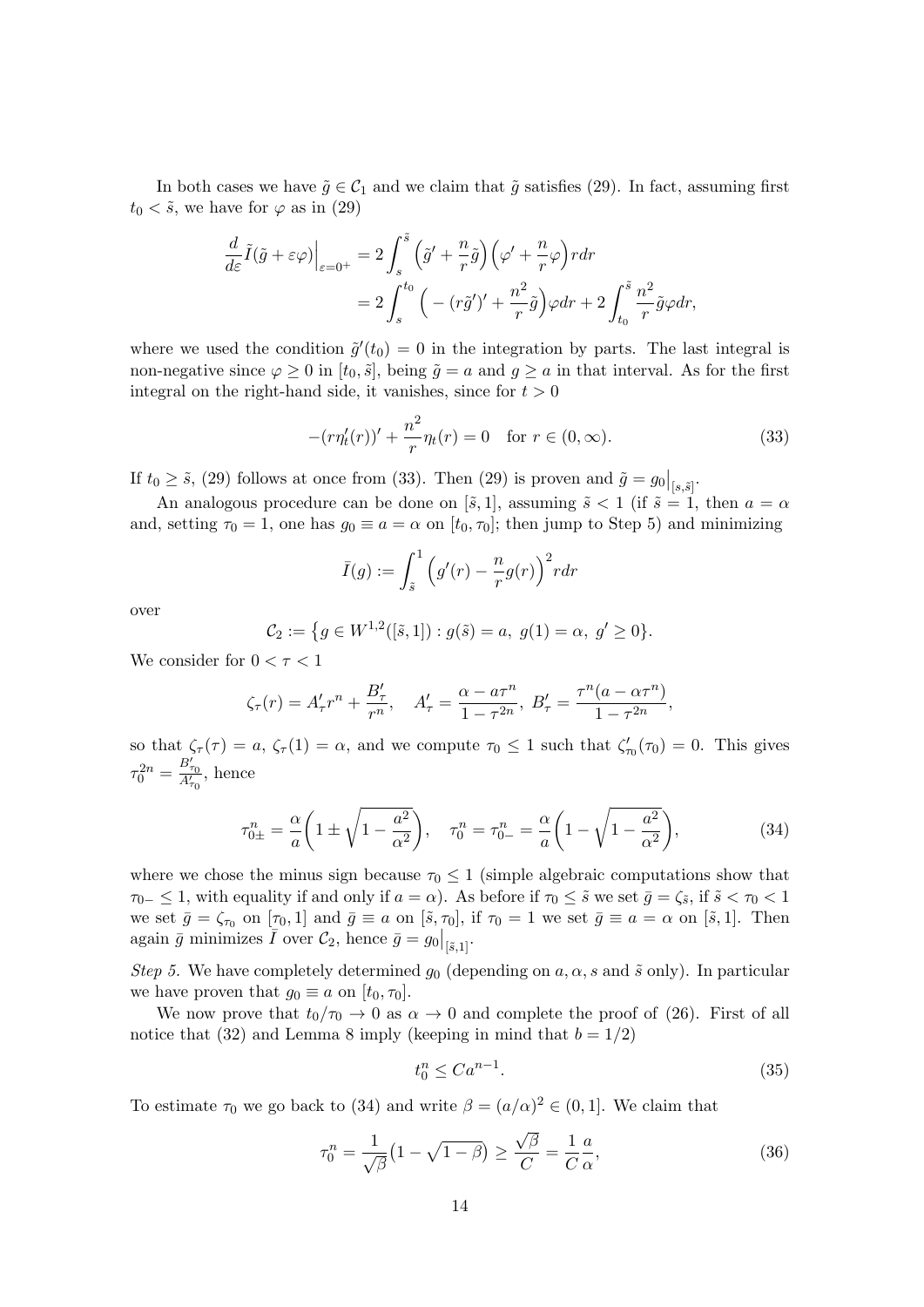where C is fixed. Indeed this reduces to prove that

$$
\varphi(\beta) := \frac{1}{\beta} \left( 1 - \sqrt{1 - \beta} \right) \ge \frac{1}{C} \quad \text{for } \beta \in (0, 1],
$$

which is obvious since  $\varphi > 0$  in  $(0, 1]$  and  $\lim_{\beta \downarrow 0} \varphi(\beta) = \frac{1}{2}$ . Since  $n \geq 2$ , from (35) and (36) we infer

$$
\frac{t_0}{\tau_0} \le C\left(\alpha a^{n-2}\right)^{\frac{1}{n}} \to 0 \quad \text{as } \alpha \to 0. \tag{37}
$$

Then we have with (28)

$$
(E-A)(v,D_1\backslash D_s) \geq \pi I(g_0) \geq \pi \int_{t_0}^{\tau_0} \left(\frac{na}{r}\right)^2 r dr \geq \pi n^2 a^2 \log \frac{\tau_0}{t_0} = \frac{a^2}{o(1)},
$$

with  $o(1) \to 0$  as  $\alpha \to 0$ , and (26) holds true if  $0 < \alpha \leq \alpha_0 = \alpha_0(n)$ .

# 3 Proof of Theorem 2

Theorem 2 can be proven essentially as Theorem 1 after fixing a minimal connection. Here instead we show how to deduce it from Theorem 1, to emphasize that the two theorems are equivalent (and similarly one could also deduce Theorem 1 from Theorem 2).

Let u be a minimizer of  $F(\cdot, B_2)$  in  $\mathcal{A}_{\tilde{u}_0}^{(n)}$  $\frac{u^{(n)}}{\tilde{u}_0}$ . It follows from [13] that  $u|_{\overline{B}_1}$  is smooth away from the z-axis. Now fix a minimal L such that (2) is satisfied. Then supp  $L \subset z-axis \cap \overline{B}_1$ and  $T := \mathcal{G}(u) + L \times \llbracket S^2 \rrbracket$  minimizes  $\mathcal{D}(\cdot, B_2)$  in  $\mathcal{A}_T^{(n)}$  $T^{(n)}$ . Define

$$
\tilde{T} = T - T\Box((B_2 \setminus \overline{B}_1) \times S^2) + T_0\Box((B_2 \setminus \overline{B}_1) \times S^2)
$$
  
= 
$$
T - \mathcal{G}(\tilde{u}_0|_{B_2 \setminus \overline{B}_1}) + T_0\Box((B_2 \setminus \overline{B}_1) \times S^2),
$$

where  $T_0$  is as in Theorem 1. From

$$
(\partial \mathcal{G}(\tilde{u}_0|_{B_2 \setminus \overline{B}_1})) \sqcup (B_2 \times S^2) = \mathcal{G}(\tilde{u}_0|_{\partial B_1}) + n(\delta_{(0,0,-1)} - \delta_{(0,0,1)}) \times [S^2]
$$
  
= 
$$
(\partial (T_0 \sqcup (B_2 \setminus \overline{B}_1) \times S^2)) \sqcup (B_2 \times S^2)
$$

and  $(\partial T)\Box(B_2\times S^2)=0$ , we infer  $(\partial \tilde{T})\Box B_2\times S^2=0$ , hence  $\tilde{T}$  belongs to  $\mathcal{A}_{T_0}^{(n)}$  $T_0^{(n)}(B_2,S^2),$ since we can write it as  $\tilde{T} = \mathcal{G}(\tilde{u}) + L \times [S^2]$  with  $\tilde{u} := u \chi_{B_1} + u_0 \chi_{B_2 \setminus B_1} \in H^1(B_2)$ , and the condition (2) is satisfied. Clearly  $\tilde{T}$  minimizes  $\mathcal{D}(\cdot, B_2)$  in  $\mathcal{A}_{T_0}^{(n)}$  $T_0^{(n)}$ . Then by Theorem 1  $\tilde{T} = T_0$ , hence  $u = \tilde{u}_0$ .

## Aknowledgements

I wish to thank Prof. Tristan Rivière for many interesting discussions on the topic of relaxed energies.

$$
\Box
$$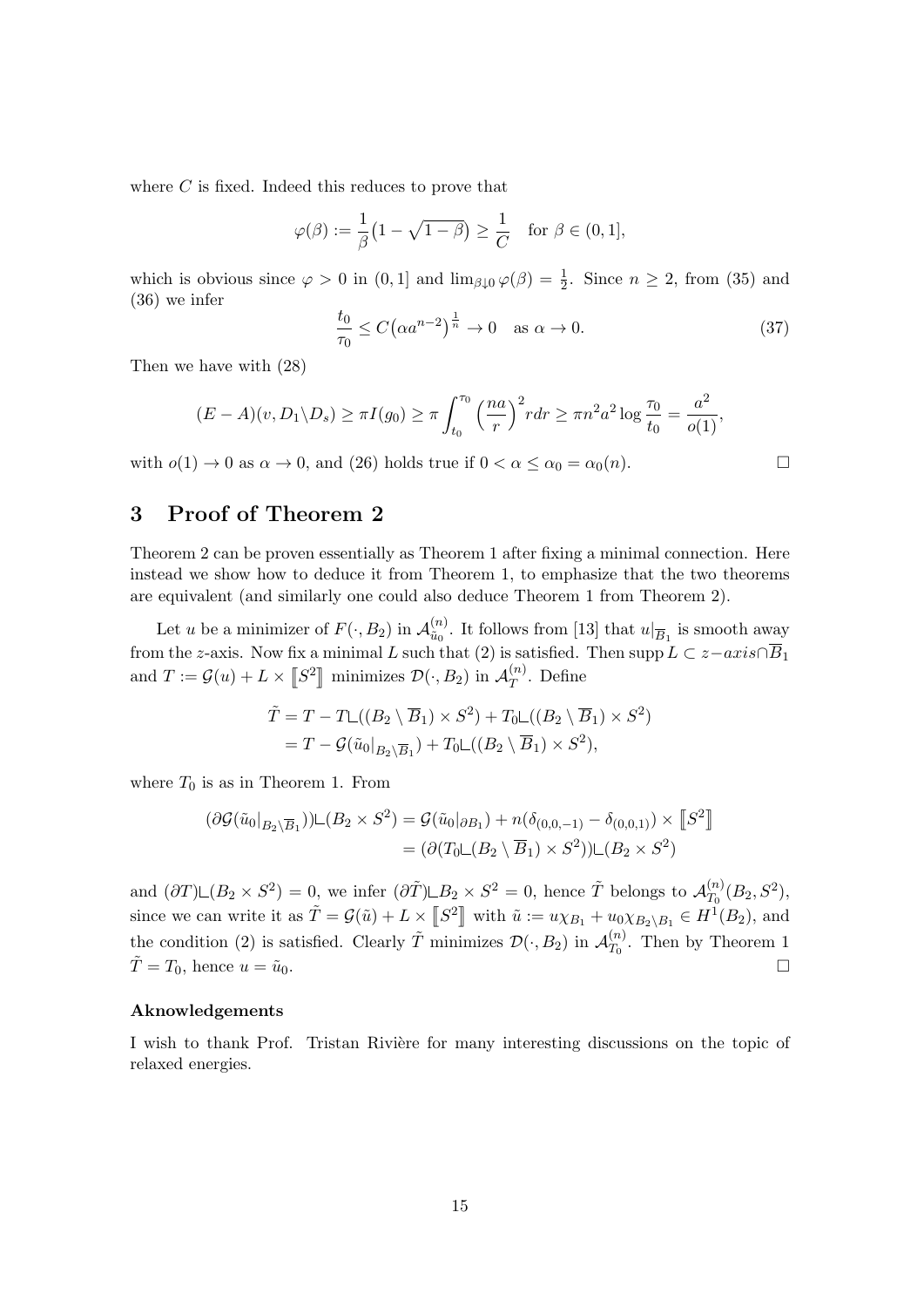# References

- [1] F. BETHUEL, H. BREZIS, J-M. CORON, Relaxed energies for harmonic maps, in: Progress in nonlinear differential equations and their applications, vol. 4, Birhäuser (1990), 37-52 (Paris 1988).
- [2] H. BREZIS, J-M. CORON, Large solutions for harmonic maps in two dimensions, Comm. Math. Phys., 92 (1983), 203-215.
- [3] H. BREZIS, J-M. CORON, E. LIEB, *Harmonic maps with defects*, Comm. Math. Phys., 107 (1992), 649-705.
- [4] L. C. Evans, Partial regularity for stationary harmonic maps into spheres, Arch. Rat. Mech. Anal. 116 (1991), 101-163.
- [5] L. C. Evans, R. F. Gariepy, Measure theory and fine properties of functions, CRC Press, New York (1992).
- [6] H. FEDERER, *Geometric measure theory*, Springer-Verlag, New York, 1969.
- [7] M. GIAQUINTA, G. MODICA, J. SOUČEK, *Cartesian currents, weak diffeomorphisms* and existence theorems in nonlinear elasticity, Arch. Rat. Mech. Anal. 106 (1989), 97-159.
- [8] M. GIAQUINTA, G. MODICA, J. SOUCEK, *Cartesian currents and variational problems* for mappings into spheres, Ann. Scuola Norm. Sup. Pisa Serie IV 16 (1989), 393-485.
- [9] M. GIAQUINTA, G. MODICA, J. SOUCEK, The Dirichlet energy of mappings with values into the sphere, Manuscripta Math. 65 (1989), 489-507.
- [10] M. GIAQUINTA, G. MODICA, J. SOUCEK, *Cartesian currents in the calculus of vari*ations. I. Cartesian currents, Springer-Verlag, Berlin, 1998.
- [11] R. HARDT, D. KINDERLEHRER, F-H. LIN, The variety of configurations of static liquid crystals, in Progress in nonlinear partial differential equations and applications, Vol. 4 pag. 115-132, Birkhäuser 1990.
- [12] B. HARDT, F-H. LIN, A remark on  $H^1$  mappings, Manuscripta Math. 56 (1986), 1-10.
- [13] R. HARDT, F-H. LIN, C-C. POON, Axially symmetric harmonic maps minimizing a relaxed energy, Comm. Pure Appl. Math., 45 (1992), 417-459.
- [14] F. HÉLEIN, *Harmonic maps, conservation laws and moving frames*, second edition, Cambridge University press (2002).
- [15] S. LUCKHAUS, Partial Hölder continuity for minima of certain energies among maps into a Riemannian manifold, Indiana Univ. Math. J. 37 (1988), 349-367.
- [16] T. RIVIÈRE, Everywhere discontinuous harmonic maps into spheres, Acta Math., 175 (1995), 197-226.